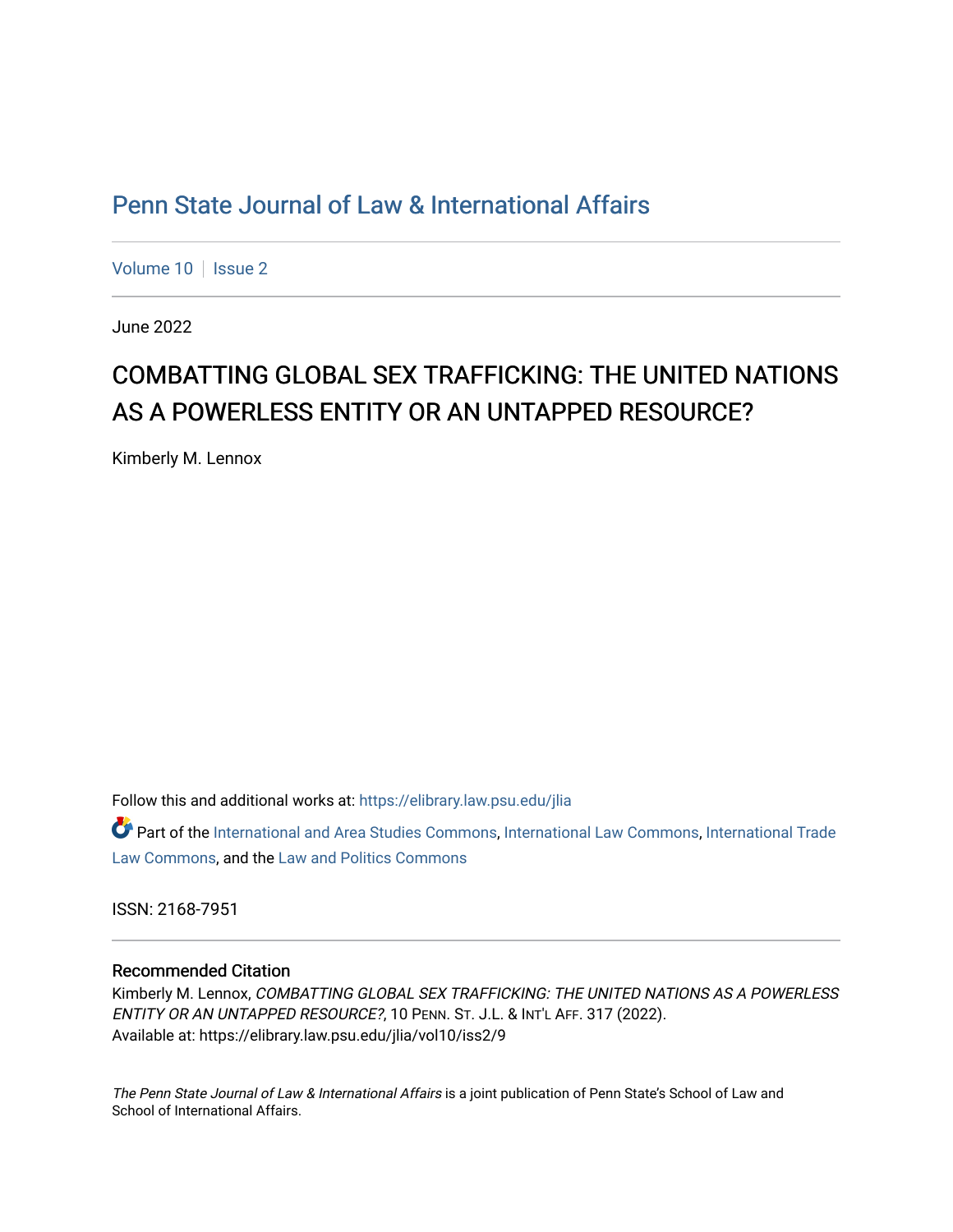# **Penn State Journal of Law & International Affairs**

2022 VOLUME 10 NO. 2

# **COMBATTING GLOBAL SEX TRAFFICKING: THE UNITED NATIONS AS A POWERLESS ENTITY OR AN UNTAPPED RESOURCE?**

*By Kimberly M. Lennox\**

| I.  |                                           |  |
|-----|-------------------------------------------|--|
| H.  |                                           |  |
|     |                                           |  |
|     |                                           |  |
| HL. |                                           |  |
|     |                                           |  |
|     |                                           |  |
| IV. | UNITED NATIONS' TOOLS FOR ENFORCEMENT 331 |  |
|     |                                           |  |
|     |                                           |  |
|     |                                           |  |
|     |                                           |  |
| V.  |                                           |  |
|     |                                           |  |
|     |                                           |  |
| VI. |                                           |  |
|     |                                           |  |

<sup>\*</sup> Kimberly M. Lennox is Associate Editor of the *Journal of Law and International Affairs* and a 2022 Juris Doctor Graduate from the Pennsylvania State University School of Law. She expresses gratitude to Professor Jeffrey Erickson for his contribution toward developing the author's legal writing skills, of which she attributes much of her success as a journal contributor. Thank you to Ms. Britani L. Peterson, Esq. for her dedication as an editor and a personal support to the author throughout the evolution of this paper.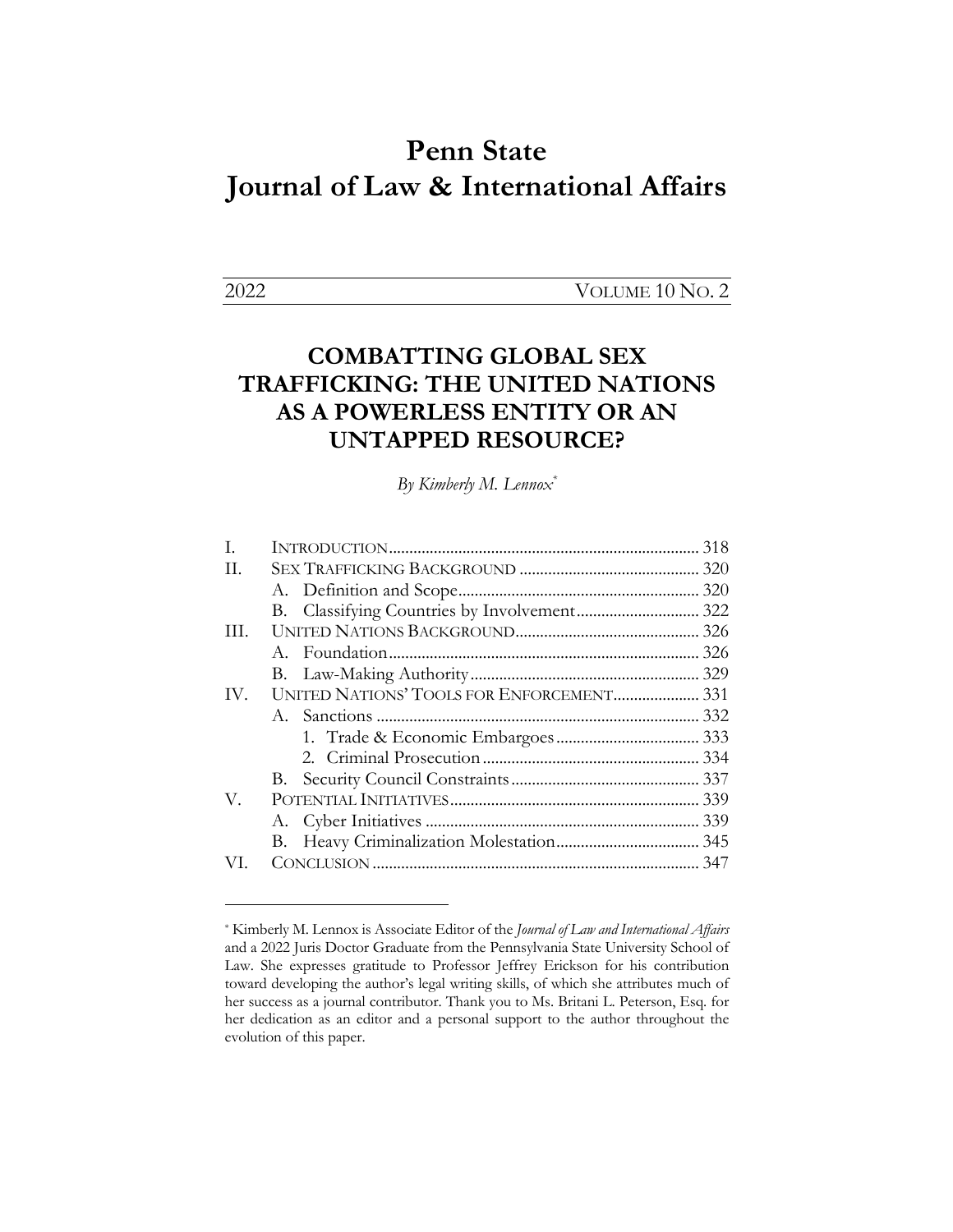"Let us declare in one voice: We will not tolerate anyone committing or condoning sexual exploitation and abuse. We will not let anyone cover up these crimes with the UN flag.... Let us make zero tolerance a reality."1

— Secretary-General António Guterres

#### I. INTRODUCTION

In July of 2019, the world shuddered at news of finance mogul Jeffrey Epstein's involvement in a large-scale child sex trafficking scandal, having been charged with several counts of sex trafficking minors in United States federal court.<sup>2</sup> It was alleged that the multimillionaire had knowingly sexually abused girls as young as fourteen years old, specifically targeting those in economically vulnerable circumstances and buying their silence with hundreds of dollars in cash after each assault.<sup>3</sup> Epstein was further accused of devising a trafficking scheme to maintain a supply of victims, offering additional cash payments to those who would recruit other underage girls for him.<sup>4</sup> While the exact number of victims remains unknown, an email written by the Assistant U.S. Attorney disclosed to Epstein's legal counsel that there were at least thirty-four underage girls who were allegedly victim to Epstein's abuse. <sup>5</sup> In addition to molesting these victims at his residences in the continental U.S., it was alleged that Epstein used a personal aircraft to transport underage girls to a privately-owned island

<sup>5</sup> Doe 1 v. United States, 359 F.Supp.3d 1201, 1208 (S.D.F.L. 2019).

<sup>1</sup> S.G. SM Secretary-General Announces Launch of Report 'Special Measures for Protection from Sexual Exploitation and Abuse: A New Approach,' (Mar. 9, 2017).

<sup>2</sup> *See* Sealed Indictment, United States v. Epstein, 2019 WL 2911680 (S.D.N.Y. 2019).

<sup>3</sup> Press Release, Dep't Just. U.S. Att'ys Off. S. Dist. N.Y., Ghislaine Maxwell Charged in Manhattan Federal Court for Conspiring with Jeffrey Epstein to Sexually Abuse Minors (July 2, 2020) (on file with D.O.J).

<sup>4</sup> Sealed Indictment, *supra* note 2.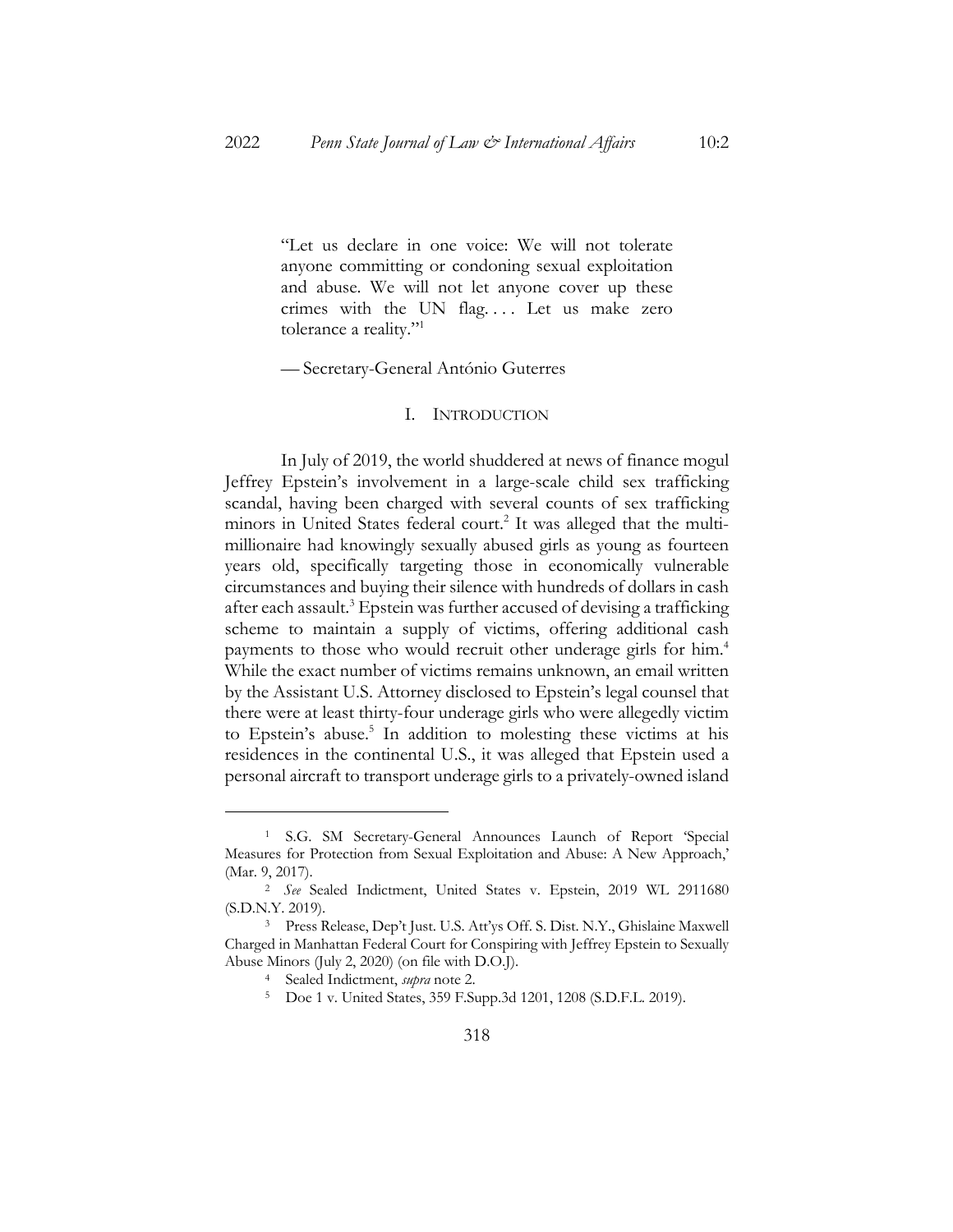in the U.S. Virgin Islands where they became captive to his sexual abuse.6 Accusations of criminal involvement by high-profile celebrities, politicians, and national leaders have emerged from civil lawsuits brought against Epstein and his co-conspirators.<sup>7</sup> Many are left to wonder how this massive criminal enterprise was able to thrive for decades under the radar of prosecuting officials.

While *human* trafficking also includes exploitation for purposes of forced labor and organ removal, trafficking for *sexual exploitation* continues to be the most popular form of trafficking.<sup>8</sup> Although there are an estimated 3.8 million victims of sex trafficking in the world today,<sup>9</sup> countries have only reported 85,613 victims worldwide.<sup>10</sup> Researchers have posed various explanations for this detection deficit, citing to inadequate criminalization and governmental corruption.<sup>11</sup> Because of its lucrative nature, some governments view trafficking as an opportunity to increase tourism or as a pillar of their economic structure, as is the case in Amsterdam. <sup>12</sup> Exploitation of sex trafficking victims generates roughly \$99 billion in revenue a year, highlighting the magnitude of this humanitarian crisis. 13

The unyielding prevalence of sex trafficking indicates that the current status of global opposition is insufficient and must be reexamined.

<sup>6</sup> Complaint at 25, Doe v. Estate of Jeffrey Epstein, 2019 WL 3936550 (S.D.N.Y) (No. 1:19-cv-07772).

<sup>7</sup> *See* Doe v. Indyke, 457 F.Supp.3d 278 (S.D.N.Y. 2020).

<sup>8</sup> INT'L LAB. ORG., GLOBAL ESTIMATES OF MODERN SLAVERY 10 (2017).

<sup>&</sup>lt;sup>9</sup> *Id.* at 11 ("The central element [of this research] is the use of 54 specially designed, national probabilistic surveys involving interviews with more than 71,000 respondents across 48 countries.")

<sup>10</sup> *See* U.S. DEP'T STATE, 2019 TRAFFICKING IN PERSONS REPORT 38 (2019) (Data derived from the mandatory reporting obligations of 142 countries to the UNODC, which is compiled and made publicly available).

<sup>11</sup> *See* U.N. Office on Drugs and Crime, *The Role of Corruption in Trafficking in Persons*, at 12 (2011).

<sup>12</sup> *See* Hannah Bondi, *Europe Must Target Demand to Fight Sex Trafficking*, SOCIAL EUROPE (Sept. 20, 2018), https://www.socialeurope.eu/europe-musttarget-demand-to-fight-sex-trafficking.

<sup>13</sup> Global Data Hub On Human Trafficking (graphic illustration), *in The Counter Trafficking Data Collaborative*, (Sept. 21 2021) https://www.ctdatacollaborative.org/; INT'L LAB. ORG., PROFITS AND POVERTY: THE ECONOMICS OF FORCED LABOUR 27 (May 20, 2014).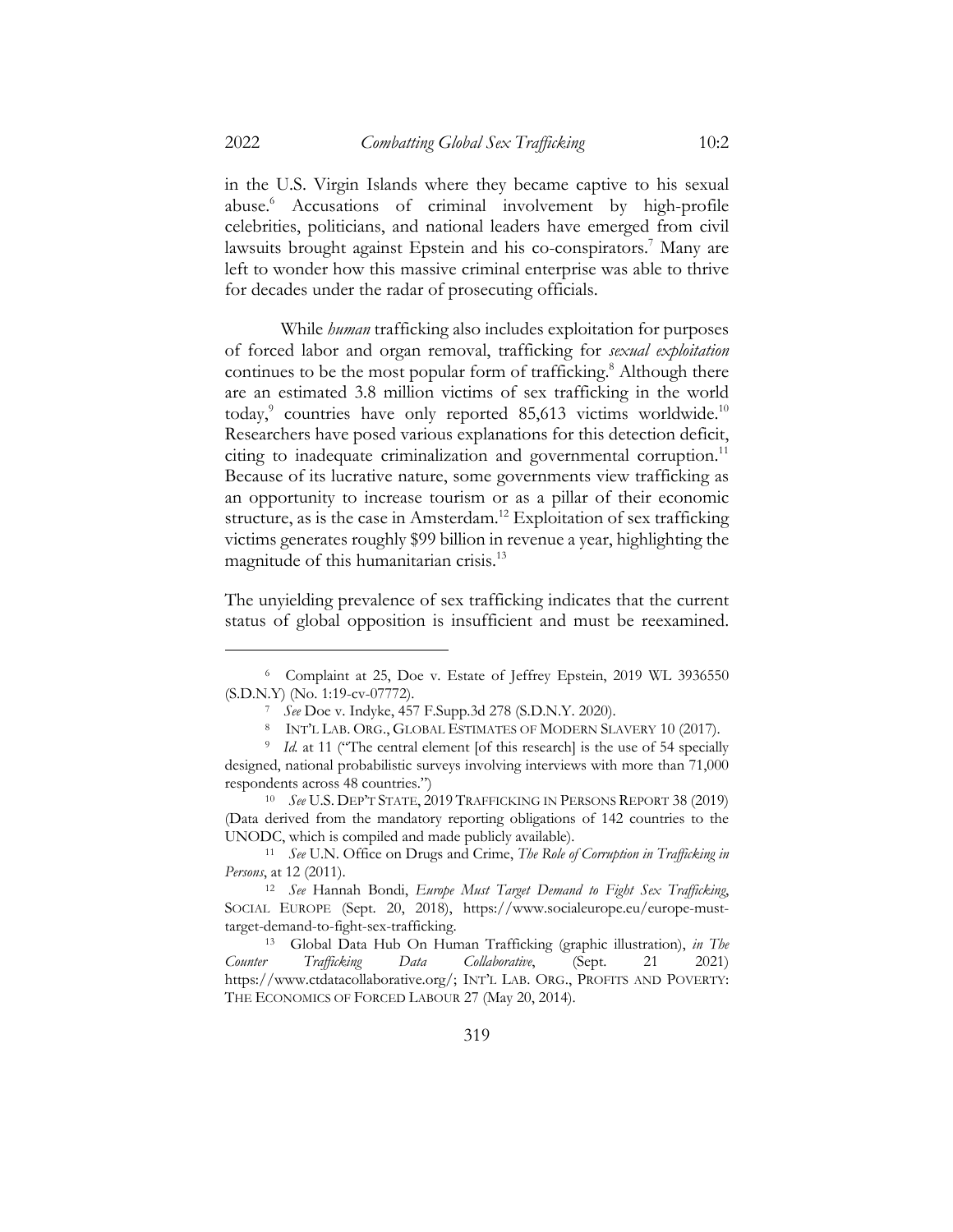This paper argues that as the largest international organization hosting nearly *all* of the world's sovereigns in membership—the United Nations is uniquely positioned to initiate global action in opposition of sex trafficking.14 Addressing the United Nations' reputation of powerlessness, this paper will demonstrate the United Nations' authority as an international organization. Section II begins by establishing the internationally-accepted definition for trafficking in persons, then applies its elements to the allegations against Jeffrey Epstein. Narrowing the definition to the particular crime of sex trafficking, these elements are then applied to a California case involving a fifteen-year-old runaway. After examining the global presence of sex trafficking generally, this paper characterizes various countries according to their role in the trafficking industry, labelling each as source, transit, and destination regions. Section III provides background on the United Nations' inception, including its founding documents and intended purpose. Following a synopsis of the power distribution among its principal organs is an overview of the United Nations' law-making authority which examines treaties, resolutions, and international law. Section IV scrutinizes the various tools for enforcement available to the United Nations, such as trade sanctions and criminal tribunals, in addition to proposing a revision for the Charter to better distribute authority in the Security Council. Section V describes offers various cyber initiatives and measures for curbing child sex trafficking in particular. Overall, this paper contends that the United Nations is uniquely situated by virtue of global membership to take action against sex trafficking.

#### II. SEX TRAFFICKING BACKGROUND

#### A. Definition and Scope

Historically, sex trafficking has been difficult to define, with definitions carrying various levels of specificity and criminality. The first internationally-accepted definition was published by the United

<sup>14</sup> *See* JEANNIE EVERS, NATIONAL GEOGRAPHIC, RESOURCE LIBRARY: ENCYCLOPEDIC ENTRY,

https://www.nationalgeographic.org/encyclopedia/international-organization/ (last updated Dec. 23, 2012).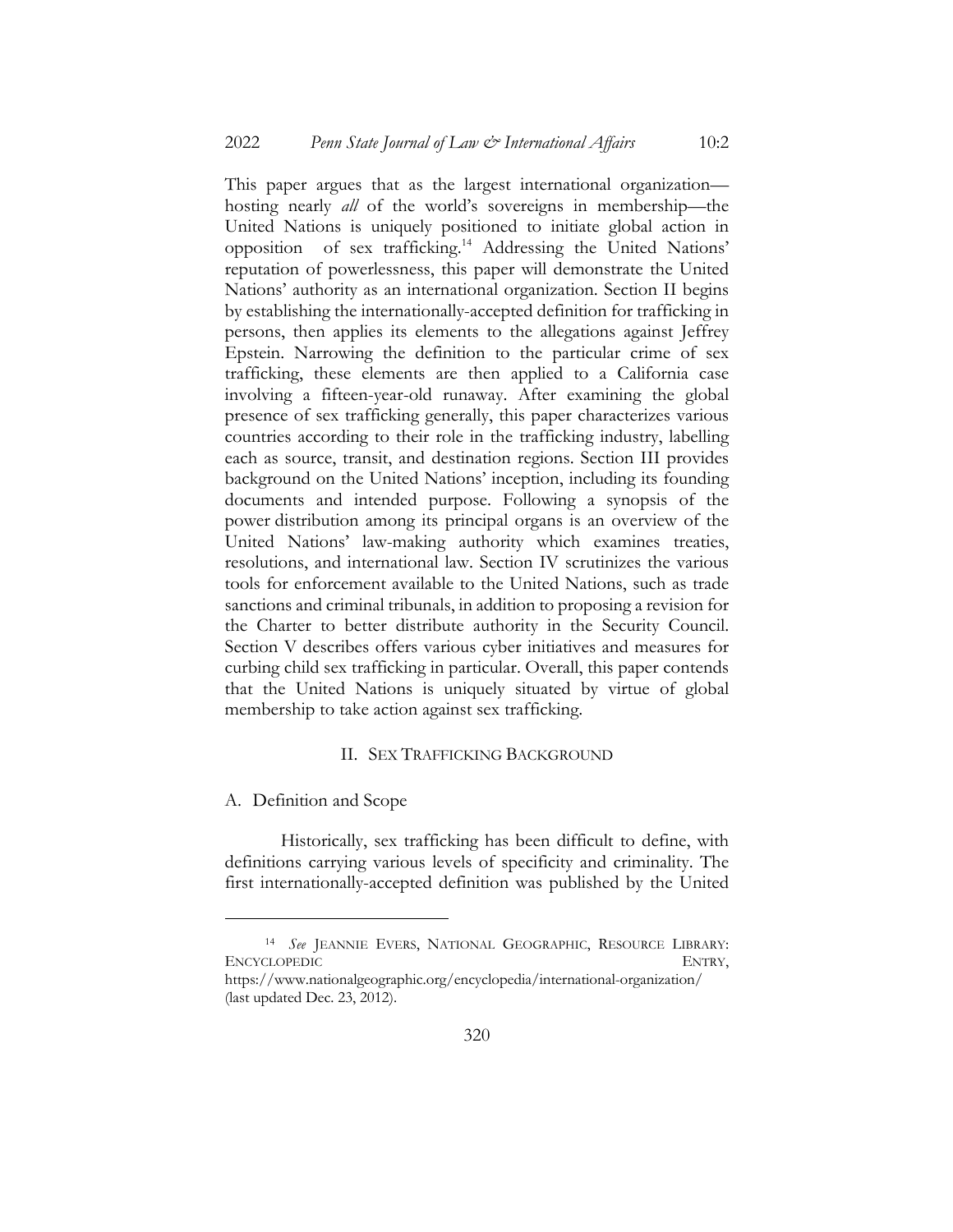Nations in 2000.<sup>15</sup> This formally established trafficking in persons as "the recruitment, transportation, transfer, [harboring] or receipt of persons, by means of the threat or use of force or other forms of coercion, . . . for the purpose of exploitation."16 Under this definition, human trafficking requires: (1) an overt act by the trafficker; (2) a use of force or coercion; and (3) an exploitive purpose. A victim's consent is irrelevant when coercive means have been employed.<sup>17</sup> As applied to the charges against Jeffrey Epstein, it was alleged that he routinely telephoned his victims to schedule the abusive encounters, satisfying the requirement of an overt act.<sup>18</sup> Epstein also used his tremendous wealth to coerce financially vulnerable victims.<sup>19</sup>

Two years after establishing this definition, the United Nations specified the meaning of sexual exploitation after reports of aid workers sexually abusing refugees in West Africa came to light. <sup>20</sup> The United Nations defined sexual exploitation as, "any actual or attempted abuse of a position of vulnerability, differential power, or trust, for sexual purposes, including, but not limited to, profiting monetarily, socially or politically from the sexual exploitation of another."<sup>21</sup> The term is intended to be broadly construed, encompassing all situations in which an imbalance of power is used for sexual advancement.<sup>22</sup> Applying this definition to a recently adjudicated case, a California woman was sentenced to seven years imprisonment for trafficking a fifteen-year-old for sex in nearby

<sup>15</sup> *See* G.A. Res. 55/25, Protocol to Prevent, Suppress and Punish Trafficking in Persons Especially Women and Children, at 2 (Nov. 15, 2000). [hereinafter *Trafficking Protocol*].

<sup>16</sup> Trafficking Protocol*, supra* note 15.

<sup>17</sup> *Id.*

<sup>18</sup> *See* Sealed Indictment, *supra* note 2.

<sup>19</sup> *Id.*

<sup>20</sup> *See* U.N. Secretary-General, *Investigation Into Sexual Exploitation of Refugees by Aid Workers in West Africa*, at 3, U.N. Doc. A/57/465 (Oct. 11, 2002) (United Nations peacekeepers and aid workers were reported to have been sexually exploiting women in three West African countries in exchange for "food [and] services that refugees are entitled to receive free of charge via the distribution system of international aid.").

<sup>21</sup> U.N. Secretary-General, *Special Measures for Protection from Sexual Exploitation and Sexual Abuse*, U.N. Doc. ST/SGB/2003/13, ¶ 1 (Oct. 9, 2003).

<sup>22</sup> *Id.*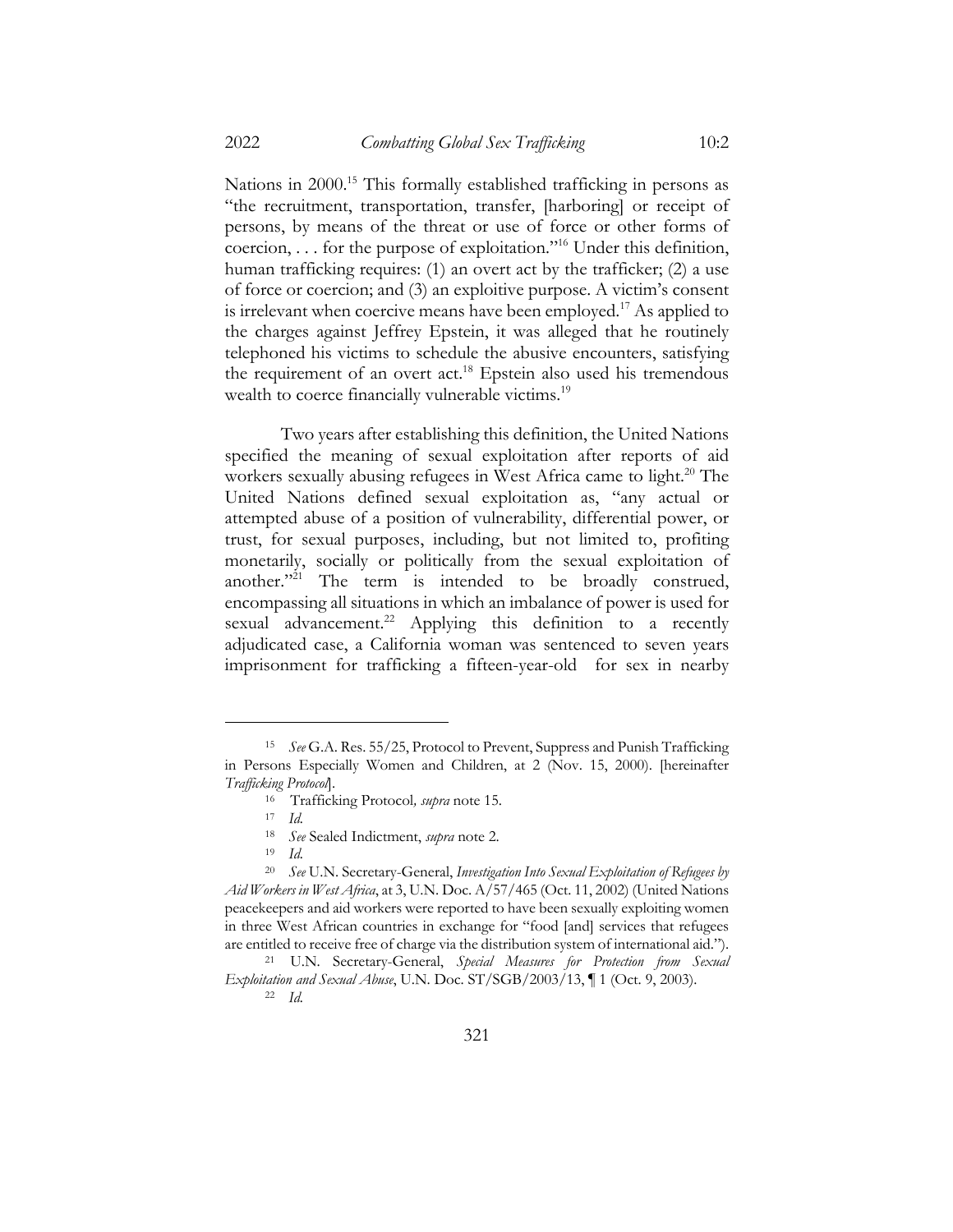states.<sup>23</sup> As a runaway, this victim was particularly vulnerable when she was abducted as a new avenue of making income for her trafficker. In this case, the trafficking did not use force or express coercion, satisfying the elements of sex trafficking with the imbalance of power that the trafficker held over the young, homeless victim. Using this international definition of sex trafficking, the United Nations classified countries based on their functional contributions to the trafficking industry.24

#### B. Classifying Countries by Involvement

Within the global network of trafficking, the United Nations classifies countries as origin, transit, and destination regions based on roles they occupy in the procurement of trafficked victims.<sup>25</sup> These designations are not mutually exclusive, with most States classified under all three labels, in addition to domestic trafficking.<sup>26</sup>

Origin countries are those where victims are trafficked from, where are responsible for the supply of victims who are sexually exploited.<sup>27</sup> These regions are generally less developed, with areas of severe poverty and limited educational opportunities.<sup>28</sup> Traffickers take advantage of victims' vulnerable economic circumstances and areas with deficient law enforcement.<sup>29</sup> In these countries, it is not uncommon for parents to sell their children for money, or to send them elsewhere with the expectation that their children will have a

<sup>23</sup> Nate Gartrell, *Woman Sentenced to Prison for Trafficking Teen*, MERCURY NEWS https://www.mercurynews.com/2020/10/24/a-teen-girl-stranded-at-a-busstop-was-offered-help-by-a-stranger-for-the-next-month-a-man-and-womantrafficked-her-across-ca-and-az/ (last updated October 26, 2020).

<sup>24</sup> U.N. Off. on Drugs and Crime, Trafficking in Persons: Global Patterns, at 102 (Apr. 2006).

<sup>25</sup> Emily James, *How Do Countries Contribute to Human Trafficking?*, DRESSEMBER (last visited September 23, 2021), https://www.dressember.org/blog/how-do-countries-contribute-to-humantrafficking.

<sup>26</sup> *Id.*

<sup>27</sup> *Id.*

<sup>28</sup> *See* U.N. Off. of Drugs and Crime, *An Introduction to Human Trafficking: Vulnerability, Impact and Action,* at 74 (2008).

<sup>29</sup> James, *supra* note 25.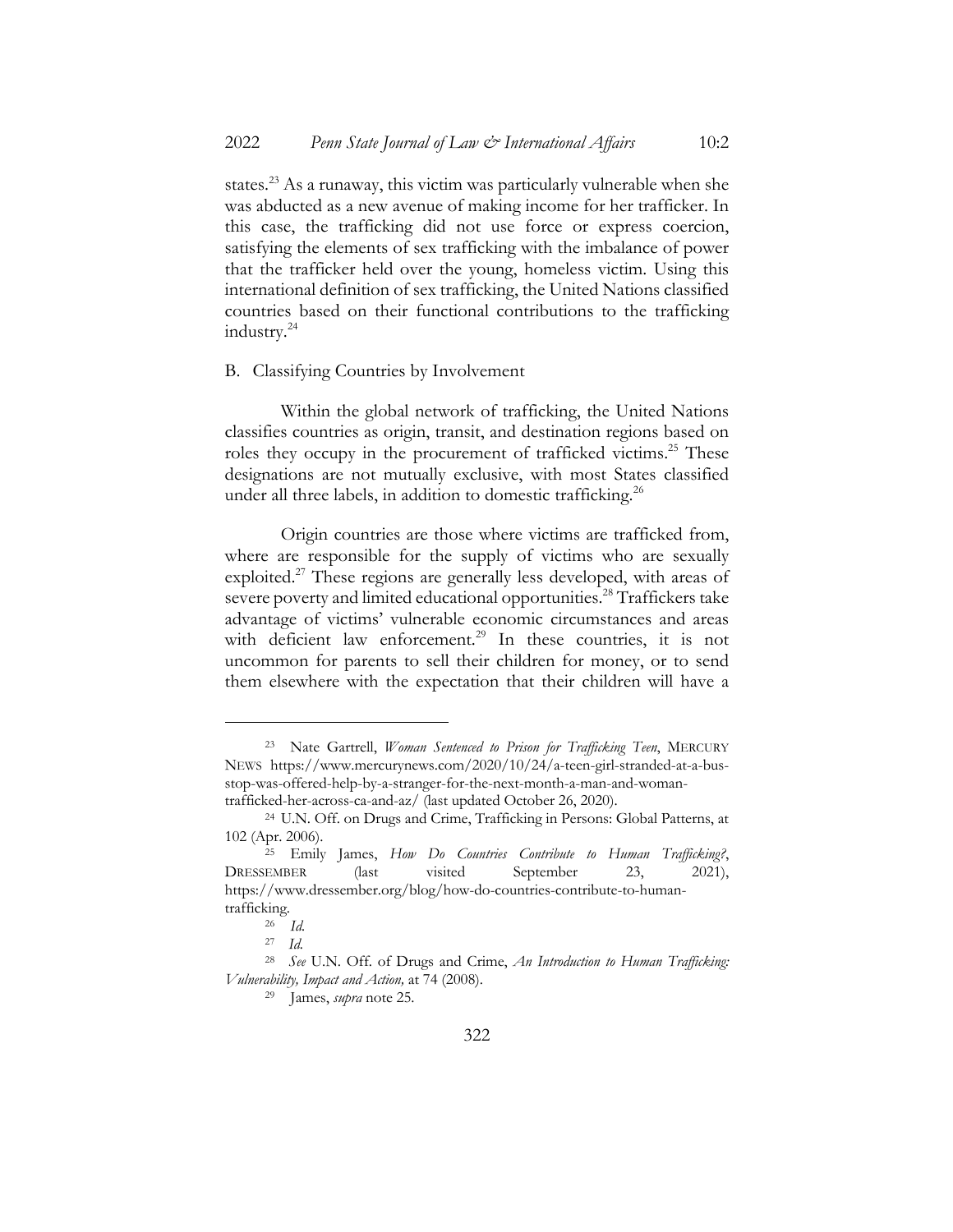better life and more opportunity there.<sup>30</sup> Unfortunately, children in these situations are often funneled directly into sex slavery.31 The highest volume of reported victims are trafficked from Russia, <sup>32</sup> Mexico, China, <sup>33</sup> Thailand, Brazil, and Columbia.<sup>34</sup>

Transit countries serve as the path connecting origin countries to destination countries.<sup>35</sup> Weak law enforcement and border control make these regions appealing to traffickers.<sup>36</sup> Governmental affiliation with organized crime has aided the transportation of victims.<sup>37</sup> Regions

<sup>32</sup> *E.g*., Lauren McCarthy, *Beyond Corruption: An Assessment of Russian Law Enforcement's Fight Against Human Trafficking*, (Aug. 27, 2009). In 2013, the U.S. Trafficking in Persons Report lowered Russia from a Tier 2 status to a Tier 3 classification, meaning that the country does not fully comply with the Trafficking Victims Protection Act (TVPA)'s minimum standards and is not making significant efforts to do so. Russia's previous designation on the Tier 2 watch list indicated that although the country had not met the TVPA's minimum standards, it was making significant efforts to bring themselves into compliance with the standards. Since Russia's demotion, it has refused to provide federal trafficking statistics to the U.S. State Department in an attempt to frustrate the field's research capabilities. Fortunately, Russian non-governmental organizations have continued to cooperate with foreign agencies tracking this information. Beyond this flagrant disregard for global cooperation, Russia has been home to several prosecutions of high-level officials under sex trafficking allegations, including an official in the Ministry of Internal Affairs. U.S. DEP'T STATE, 2010 TRAFFICKING IN PERSONS REPORT (2010).

<sup>33</sup> *E.g*., U.S. DEP'T STATE, OFF. TO MONITOR AND COMBAT TRAFFICKING PERSONS, COUNTRY NARRATIVES: COUNTRIES A THROUGH F: TRAFFICKING IN PERSONS REPORT 2010: CHINA (TIER 2 WATCH LIST), June 2010. Chinese law prohibits luring others into prosecution, providing criminal sanctions only for "luring girls under the age of fourteen into prostitution," Criminal Law of the People's republic of China, Ninth Amendment art. 359. The limiting language of the law leaves children between age fourteen and eighteen victim to a non-prosecutable offense. Further, Chinese law recognizes some forms of sex trafficking, while conflating child abduction for adoption with trafficking offenses, intertwining the two distinct crimes, responsible for increasing the difficulty of successful prosecutions.

<sup>34</sup> U.N. Off. on Drugs and Crime, *Trafficking in Persons: Global Patterns*, at 38 (Apr. 2006).

<sup>35</sup> *See* James, *supra* note 25.

<sup>36</sup> *See* U.N. OFF. ON DRUGS AND CRIME, GLOBAL REPORT ON TRAFFICKING IN PERSONS 2018, at 41, U.N. Sales No. E.19.IV.2 (2018).

<sup>37</sup> *Id.*

<sup>30</sup> *Id*.

<sup>31</sup> *Id*.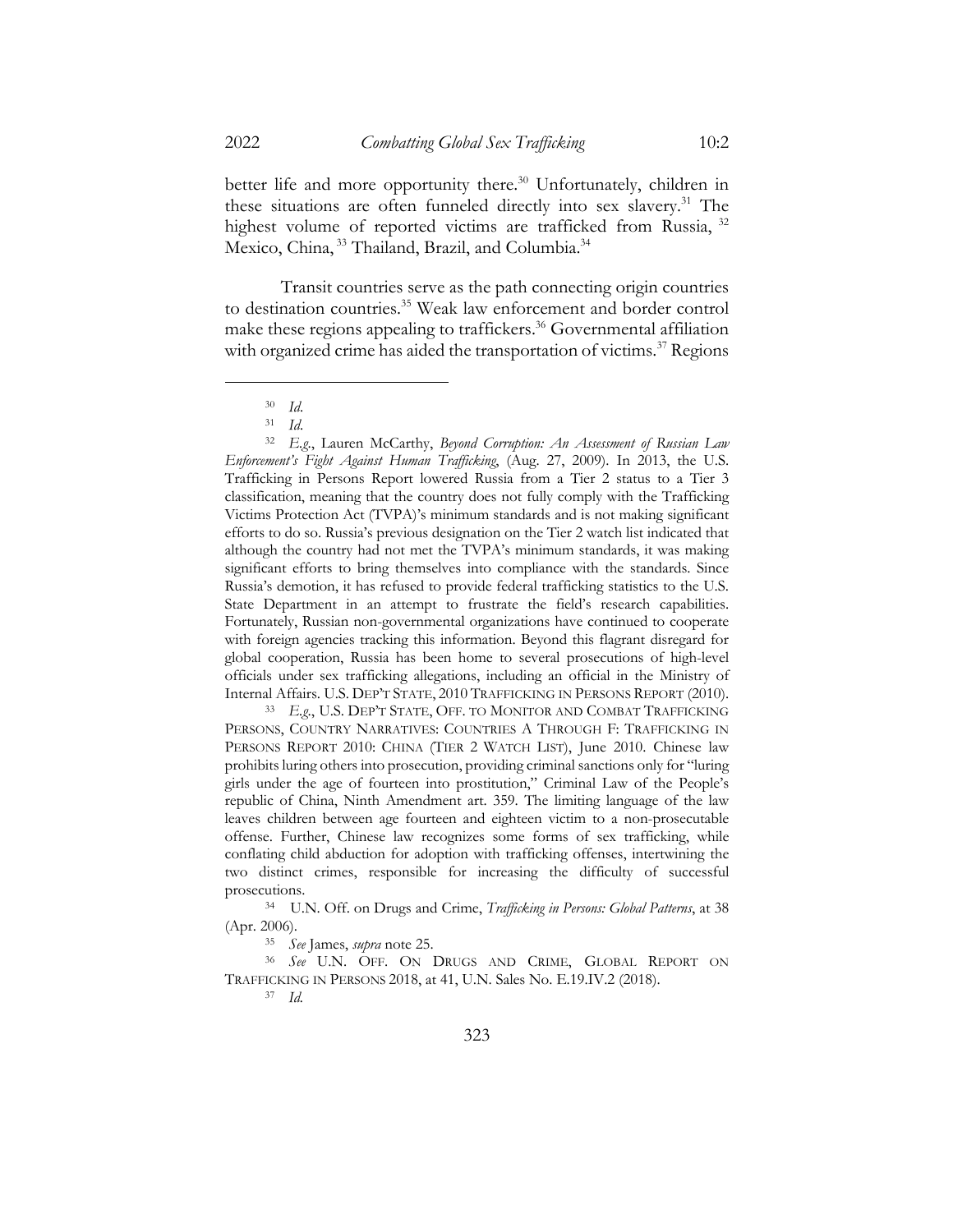recovering from a civil war or natural disaster are particularly attractive to traffickers. <sup>38</sup> According to the U.S. State Department's 2016 *Trafficking in Persons Report,* "[a]rmed conflict amplifies the risks of human trafficking for vulnerable populations by increasing economic desperation, weakening rule of law, decreasing the availability of social services, and forcing people to flee for their safety."<sup>39</sup> In addition to these social factors, locational convenience is a major reason why transit countries exist. Pacific Islands and Middle Eastern countries are some of the most popular transit regions because they are positioned between major cities and provide easy access to neighboring continents.40 The highest volume of reported victims are trafficked through Italy, Germany, Thailand, Burma, and Turkey.<sup>41</sup> As coastal regions, Italy and Germany serve are attractive to traffickers smuggling victims from eastern Europe to western European cities. <sup>42</sup> In contrast, Turkey is the main place of export for victims trafficked from Middle Eastern countries because of its centralized location. <sup>43</sup> The heightened demand for Asian victims relies on Thailand and Burma to ship victims to all corners of the world.<sup>44</sup>

Destination countries represent the final link of the trafficking chain, providing the consumer market for commercial sex.<sup>45</sup> These areas are on the receiving end of the trafficking scheme, generally boasting prosperous economic systems and a high return on investment for traffickers.<sup>46</sup> The highest volume of reported victims are brought to the Netherlands, Saudi Arabia, China, the United States, and Japan.<sup>47</sup> Americans are the primary contributors to sex tourism, visiting destination regions for commercial sex and stimulating the

<sup>39</sup> *Id.*

<sup>38</sup> U.S. DEP'T STATE, TRAFFICKING IN PERSONS REPORT 32 (2016).

<sup>40</sup> U.N. Off. on Drugs and Crime, *Trafficking in Persons: Global Patterns*, at 38 (Apr. 2006).

<sup>41</sup> *Id.*

<sup>42</sup> *See id.*

<sup>43</sup> *See id.*

<sup>44</sup> *See id.*

<sup>45</sup> *See* James, *supra* note 25.

<sup>46</sup> James, *supra* note 25.

<sup>47</sup> U.N. Off. on Drugs and Crime, *supra* note 40.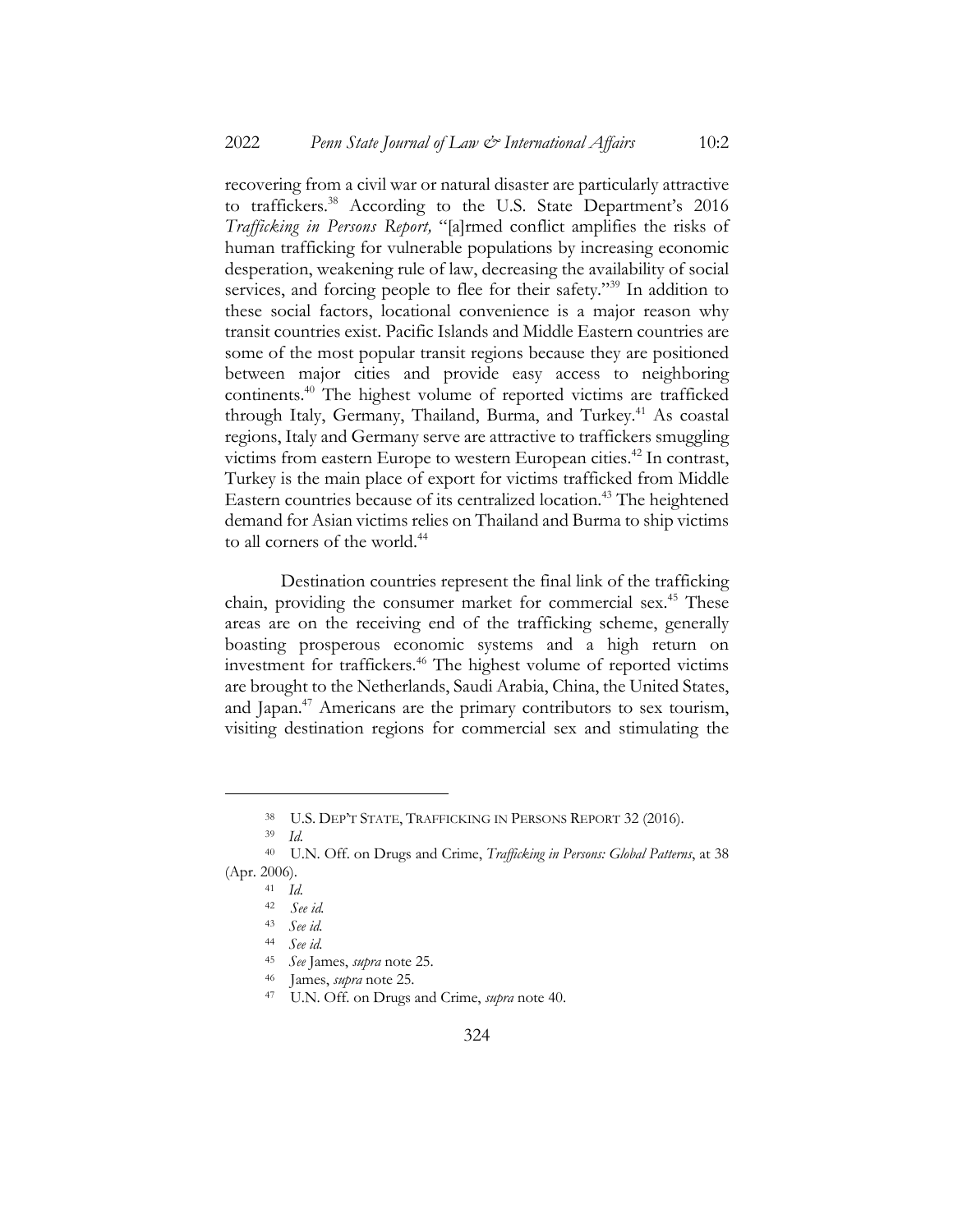trafficking economies there. <sup>48</sup> The legalization of commercial sex in the Netherlands allowed the region to cultivate significant demand for trafficking victims. <sup>49</sup> The widespread availability of brothels provides traffickers with an abundance of buyers for their victims, supporting the Netherland's position as the global leader in registered trafficking victims.<sup>50</sup> The Global Centurion—a non-profit organization dedicated to reducing demand for commercial sexual exploitation—argues that "legalization implicitly supports the view that 'men need sex and are entitled to have it even if they have to purchase a woman's body'. . . . [A]s a consequence of legalization, commercial sexual exploitation is normalized, and demand is increased."51 This theory is reflected in the United States as well. Prostitution is legal only in Nevada which incidentally also bears the highest rates of sex trafficking in the country.52 <sup>53</sup> As compared with Mississippi—which has the second highest rate of trafficking—Nevada reports nearly *twice* as many victims per capita, strengthening the correlation between legal prostitution and sex trafficking.<sup>54</sup>

<sup>48</sup> *See* U.S. DEP'T OF THE STATE, TRAFFICKING IN PERSONS REPORT 97 (2019) ("In tourist regions, foreign child sex tourists, primarily from the United States, exploit child sex trafficking victims.").

<sup>49</sup> Bondi, *supra* note 12.

<sup>50</sup> *Id.*; *Report on the Progress Made in the Fight Against Trafficking in Human Beings (2016)*, at 4, COM (2016) 267 final (May 19, 2016); Eurostat, *Trafficking in Human Beings*, at 23 (2015). In 2010-2012, the Netherlands had the highest rate for registered trafficking victims, reporting 7.9 victims per 100,000 inhabitants.

<sup>51</sup> Laura J. Lederer, *Demand Hub Sex Trafficking*, GLOBAL CENTURION, https://www.globalcenturion.org/about/publications/demand-hub-sex-trafficking (last visited September, 23 2021).

<sup>52</sup> World Population Review, *Human Trafficking Statistics by State 2021*, https://worldpopulationreview.com/state-rankings/human-trafficking-statisticsby-state (last visited September 23, 2021).

<sup>53</sup> It is estimated that about one-in-five American men have purchased commercial sex at least once in their lifetime. MICHAEL SHIVELY, PH.D. ET AL., FINAL REPORT ON THE EVALUATION OF THE FIRST OFFENDER PROSTITUTION PROGRAM 10 (2008). There are 8,248 reported escort services and illicit massage businesses reported throughout the United States. THE U.S. NATIONAL HUMAN TRAFFICKING HOTLINE, DATA REPORT 3 (2019).

<sup>54</sup> World Population Review, *supra* note 52 (Nevada reports a trafficking rate of 7.50 per 100k, while Mississippi reports a rate of 4.99 per 100k).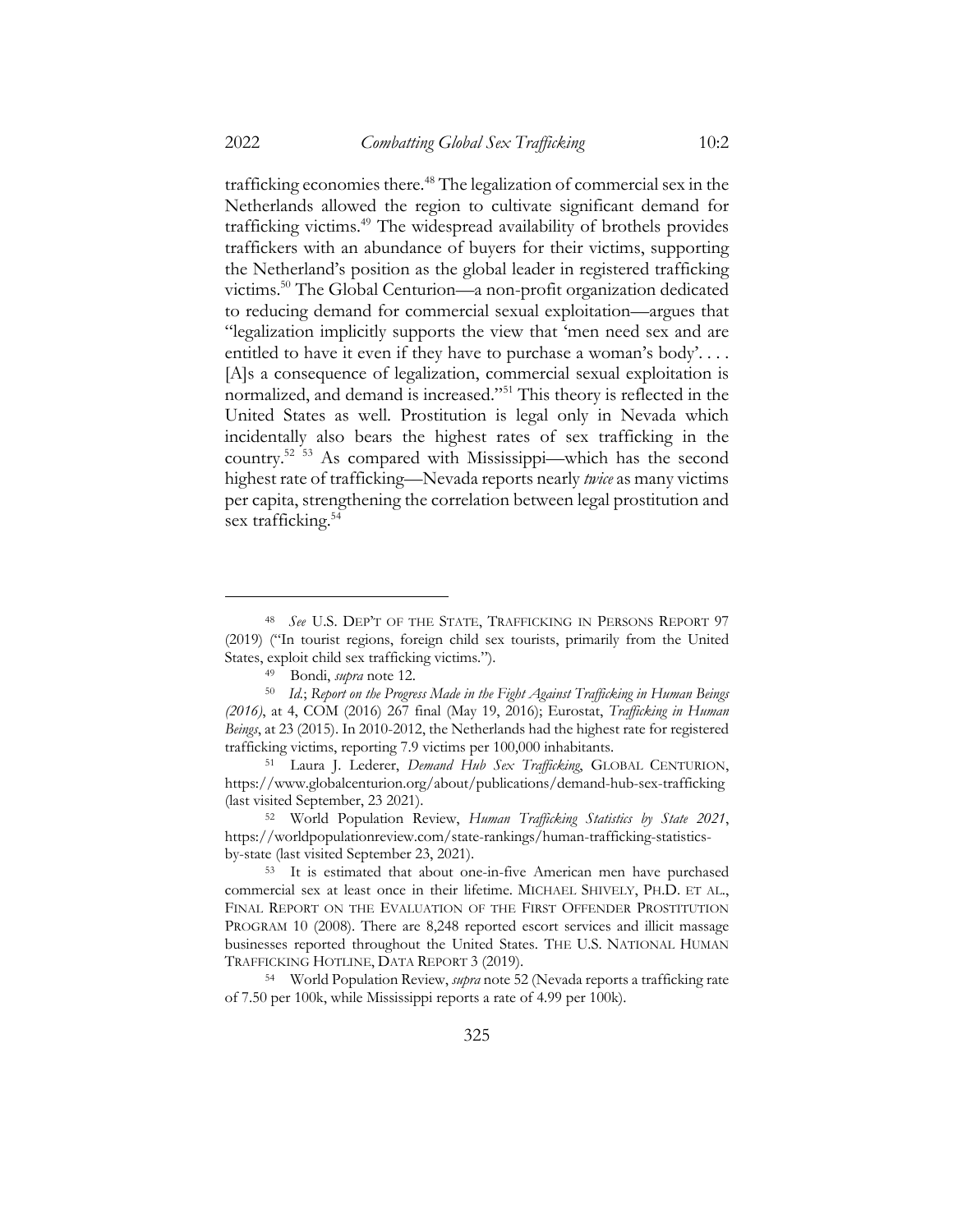While it is widely assumed that trafficking must be intercontinental, the reality is that most trafficking flows between neighboring countries, often within the same subregion.<sup>55</sup> Since 2010, the share of victims trafficked domestically has increased from 27% of all trafficking cases to  $58\%$  of reported cases.<sup>56 57</sup> In regions like Cambodia and Sri Lanka, where the economy is heavily reliant on a prosperous tourist industry, the government often turns a blind eye to the prevalence of trafficking within its borders.<sup>58</sup> Considering its global reach and intercontinental structure, the sex trafficking industry is too pervasive for countries to battle on their own, requiring an effective intergovernmental campaign for its eradication.

### III. UNITED NATIONS BACKGROUND

#### A. Foundation

With 193 of the 195 existing sovereign States in its membership,59 the United Nations is the largest and most familiar intergovernmental organization.<sup>60</sup> After World War II, the organization was founded "to maintain international peace and security," creating an arena for international arbitration and bringing together representatives from Member States for international cooperation.61 Outside of its peacekeeping purpose, the United

<sup>55</sup> *See Global Report on Trafficking in Persons 2018*, *supra* note 36, at 9.

<sup>56</sup> *Id.* at 41.

<sup>57</sup> Uighur women have faced ethnically-motivated prosecution, detained in Chinese camps where they become victim to a trafficking system of "rape, sexual humiliation . . . [and being] forced to undergo abortions, long-term birth control measures, and sterilizations." Sawyer Sourbeer, *Starvation and Torture in Uighur Detention Camps*, JLIA BLOG (Feb. 26, 2021), https://sites.psu.edu/jlia/starvationand-torture-in-uighur-detention-camps/.

<sup>58</sup> *See* Lederer, *supra* note 51.

<sup>59</sup> According to the U.S. State Department, there are 195 independent sovereignties in the world. BUREAU OF INTELLIGENCE AND RESEARCH, INDEPENDENT STATES IN THE WORLD FACT SHEET (2021). Not in United Nations membership are the State of Palestine and the Holy See (Vatican City). *See* G.A. Res. 67/19 (Nov. 29, 2012); *see* G.A. Res. 58/314 (Apr. 6, 1964).

<sup>60</sup> Evers, *supra* note 14.

<sup>61</sup> United Nations, What We Do, https://www.un.org/en/our-work (last visited September 23, 2021).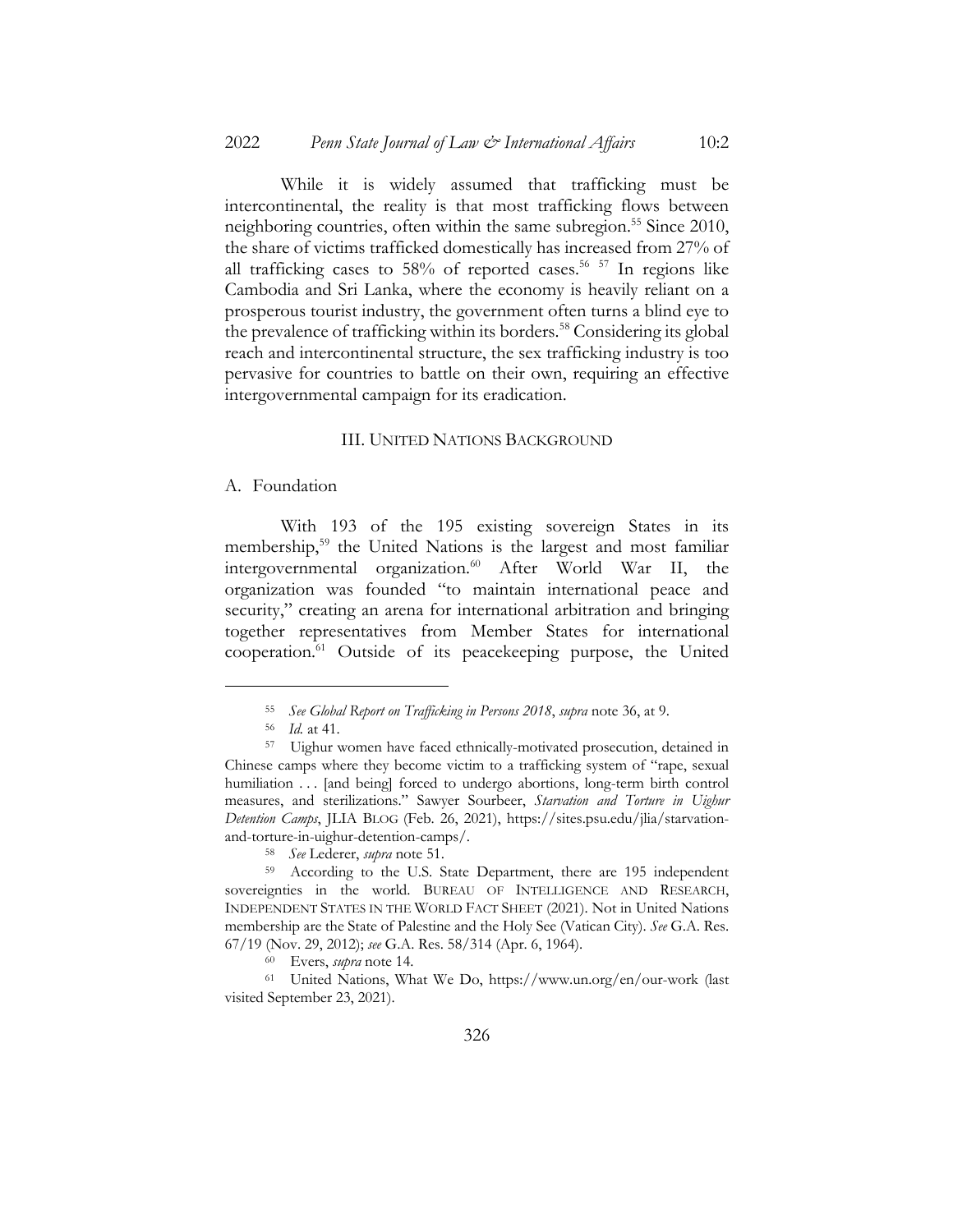Nations is the center for promoting international respect for human rights and fundamental freedoms.<sup>62</sup> In its founding Charter, the United Nations uses the phrase "human rights" on seven occasions, implying their importance to the organization's purpose.<sup>63</sup> In 1948, three years after the United Nations was created, it published the *Universal Declaration of Human Rights* as the standard for fundamental human rights which warrant international protection.<sup>64</sup> The United Nations welcomes "all peace-loving nations which accept the obligations of the Charter."65 When joining the organization, States agree to uphold the United Nations' mission and act in furtherance of its purpose. <sup>66</sup> The Charter provides for membership suspension or expulsion when violations are persistent.<sup>67</sup>

Six principal organs carry out the functions of the United Nations: General Assembly, Security Council, Economic & Social Council, Trusteeship Council, International Court of Justice, and Secretariat.<sup>68 69</sup> Each of these organs—with the exception of the Trusteeship Council—oversee various subsidiary bodies,

<sup>65</sup> BARRY E. CARTER ET AL., INTERNATIONAL LAW 511 (Wolters Kluwer, 6th ed. 2018). The Charter of the United Nations is considered an international treaty, and is therefore binding on those who accept it. In addition to establishing United Nations organs and procedures, the Charter sets out the obligations of its members: to protect succeeding generations from war, to protect fundamental human rights, to establish conditions promoting respect for treaty obligations, and to promote social progress towards a better standard of freedom. U.N. Charter art. 1.

- <sup>66</sup> *See* U.N. Charter art. 2.
- <sup>67</sup> *Id.* at arts. 5-6.
- <sup>68</sup> *See* U.N. Charter arts. 9–99.

<sup>69</sup> The Trusteeship Council was created to promote the advancement of newly independent regions. *See* United Nations, Trusteeship Council, https://www.un.org/en/sections/about-un/trusteeship-council/ (last visited September 23, 2021). As the supervising entity for trust territories, the Council led post-war regions to self-government and economic security. Trust territories are regions that were controlled by Imperial Germany and the Ottoman Empire prior to World War I that became sovereigns under the League of Nations mandate. The Council suspended its operations after the last trust territory gained independence in 1994.

<sup>62</sup> U.N. Charter art. 1 ¶.

<sup>63</sup> *See* U.N. Charter arts. 1–111.

<sup>64</sup> G.A. Res. 217 (III) A, Universal Declaration of Human Rights (Dec. 10, 1948).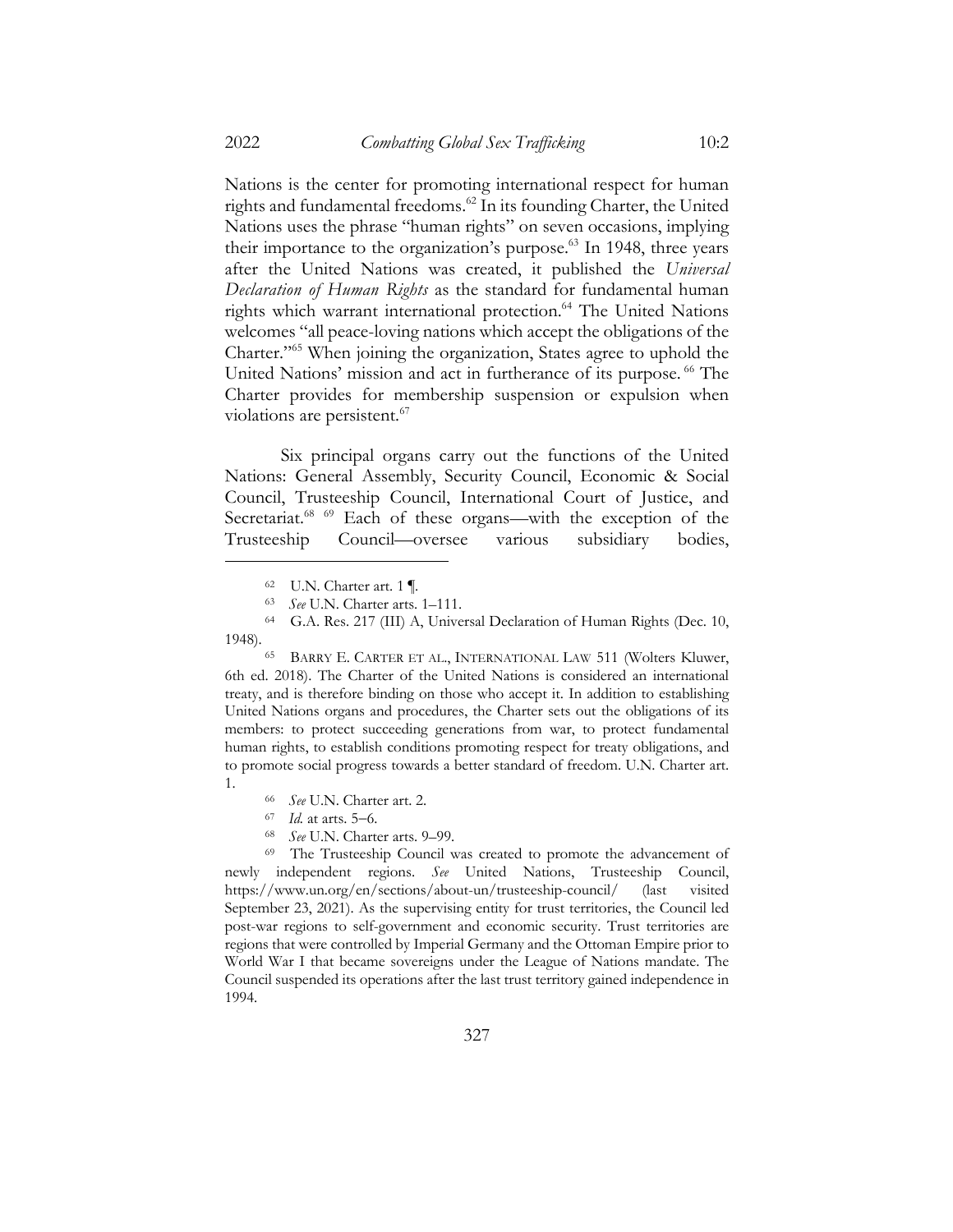commissions, programs, and offices that perform the tasks essential to the organization's functionality.<sup>70</sup> The General Assembly serves as a forum for multilateral negotiation and policymaking, similar in nature to the United States Congress.<sup>71</sup> The Security Council is responsible for maintaining international peace and security, investigating international disputes, and authorizing actions to address threats to international peace.72 The Economic & Social Council is the research organ of the United Nations, facilitating intergovernmental discussions into significant global issues like poverty and climate change, as well as conducting studies into international economic, social, cultural, educational, and health concerns.<sup>73</sup> The International Court of Justice is the principal judiciary, hearing legal disputes between Member States and applying international law.74 Per the Charter, States are bound to comply with the Court's decisions.<sup>75</sup> Failure to perform in accordance with the Court's decisions may result in disciplinary action enacted by the Security Council.76 Finally, the Secretariat carries out the day-today functions of the United Nations, and is made up of a Secretary-General and thousands of international staff.<sup>77</sup> The Secretary-General serves as the chief administrative officer for all United Nations meetings, and is responsible for introducing any concerns of international peace and security to the General Assembly, as well as acting as the spokesperson for the United Nations.78 While it has been criticized for its insufficient response to global issues, clearly the United Nations organs have numerous tools at their disposal which should be better utilized to suppress the sex trafficking industry.<sup>79</sup>

- <sup>77</sup> *See* U.N. Charter art. 97.
- <sup>78</sup> *See id.* at 98–99.

<sup>79</sup> Stephanie Morrow, *What Kind of Power Does the U.N. Wield Internationally?*, LEGALZOOM (Oct. 27, 2016), https://www.legalzoom.com/articles/what-kind-ofpower-does-the-un-wield-internationally.

<sup>70</sup> BARRY E. CARTER ET AL., INTERNATIONAL LAW 518 (Wolters Kluwer, 6th ed. 2018).

<sup>71</sup> U.N. Charter arts. 10–17.

<sup>72</sup> *Id.* at 24–26.

<sup>73</sup> *Id.* at 62–66.

<sup>74</sup> *Id.* at 92.

<sup>75</sup> *Id.* at 94, ¶ 1.

<sup>76</sup> *See id.* at 94, ¶ 2.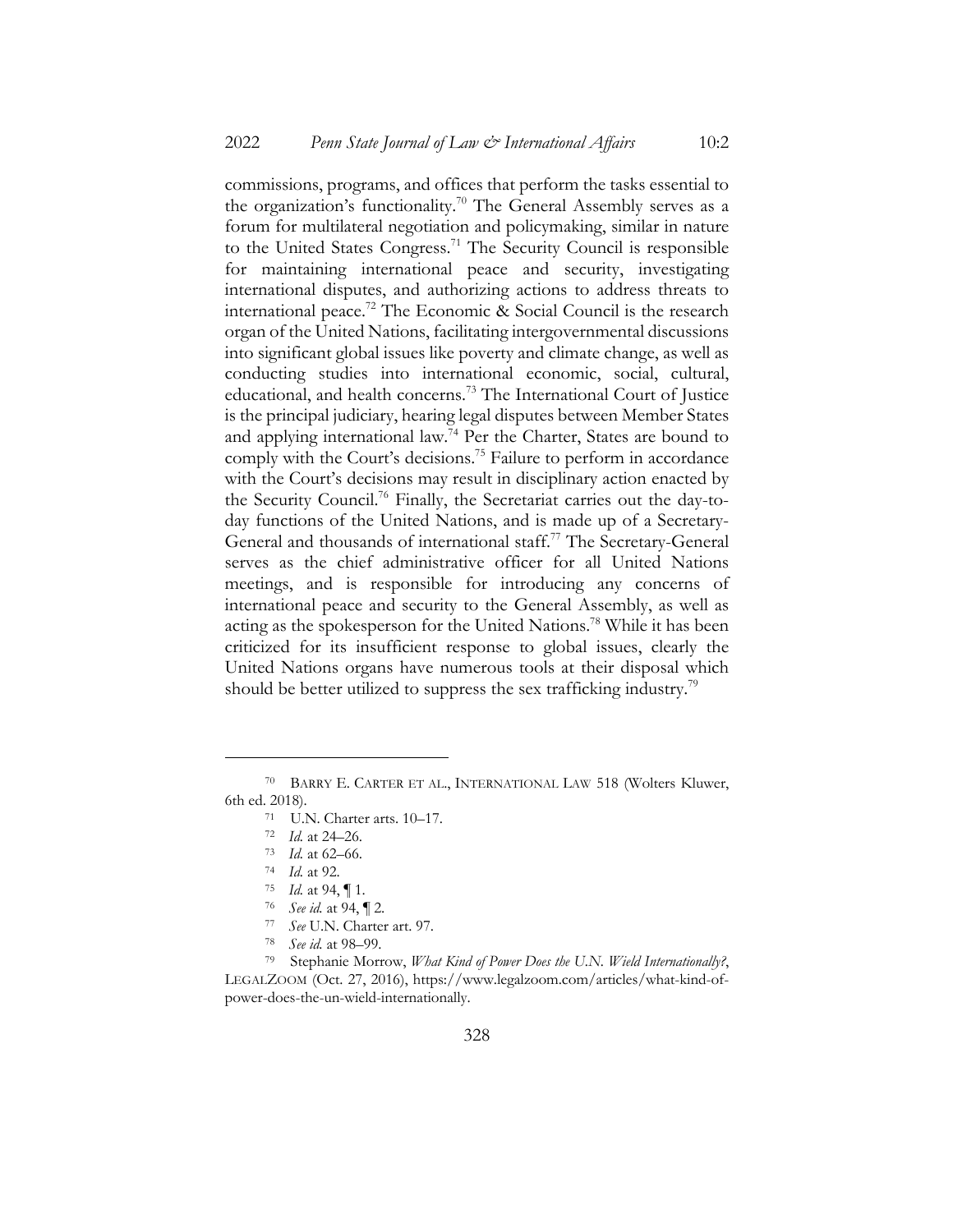### B. Law-Making Authority

In contrast to adopted resolutions, treaties impose binding obligations on the States that ratify them.<sup>80</sup> Within the context of international law, a State's ratification indicates its consent to be legally bound to the treaty's obligations.<sup>81</sup> Under Article 26 of the Vienna Convention, "[e]very treaty in force is binding upon the parties to it and must be performed by them in good faith."82 Once a State ratifies the treaty, it must take the necessary steps to become compliant with the treaty obligations.<sup>83</sup> Treaties are enforced using dispute resolution methods which are enumerated in their provisions, such as reporting requirements or through independent supervisory committees.<sup>84</sup> Alternatively, compliance with treaty obligations can be enforced by the International Court of Justice, the International Criminal Court, or the European Court of Human Rights.<sup>85</sup>

Outside of obligations created by treaties, United Nations' Member States must also abide by international law, including those principles common to all major legal systems and the decisions of international tribunals.86 Of particular importance are *jus cogens* norms, a "peremptory norm of international law . . . accepted and recognized by the international community of States as a whole as a norm from which no derogation is permitted and which can be modified only by a subsequent norm of general international law having the same

<sup>80</sup> *See* Vienna Convention on the Law of Treaties, May 23, 1969, 1155 U.N.T.S. 331.

<sup>81</sup> U.N. OFF. OF LEGAL AFFS. TREATY HANDBOOK, at 9, U.N. Sales No. E.12.V.1 (2012).

<sup>82</sup> Vienna Convention, *supra* note 80, at Art. 26.

<sup>83</sup> *Id.* at Art. 1(b) (establishing that ratification is an international act whereby a State consents to be bound to the treaty obligations).

<sup>84</sup> 2010 Treaty Event: Towards Universal Participation and Implementation, *Fact Sheet #5*, at 2 (2010); *see, e.g.*, G.A. Res. 317 (IV), Convention for the Suppression of the Traffic in Persons and of the Exploitation of the Prostitution of Others, at Art. 21 (Dec. 2, 1949).

<sup>85</sup> U.N. Office of the High Commissioner for Human Rights, Fact Sheet No. 36, Human Rights and Human Trafficking 55 (2014), https://www.ohchr.org/Documents/Publications/FS36\_en.pdf.

<sup>86</sup> OHCHR, Fact Sheet No. 36, at 9.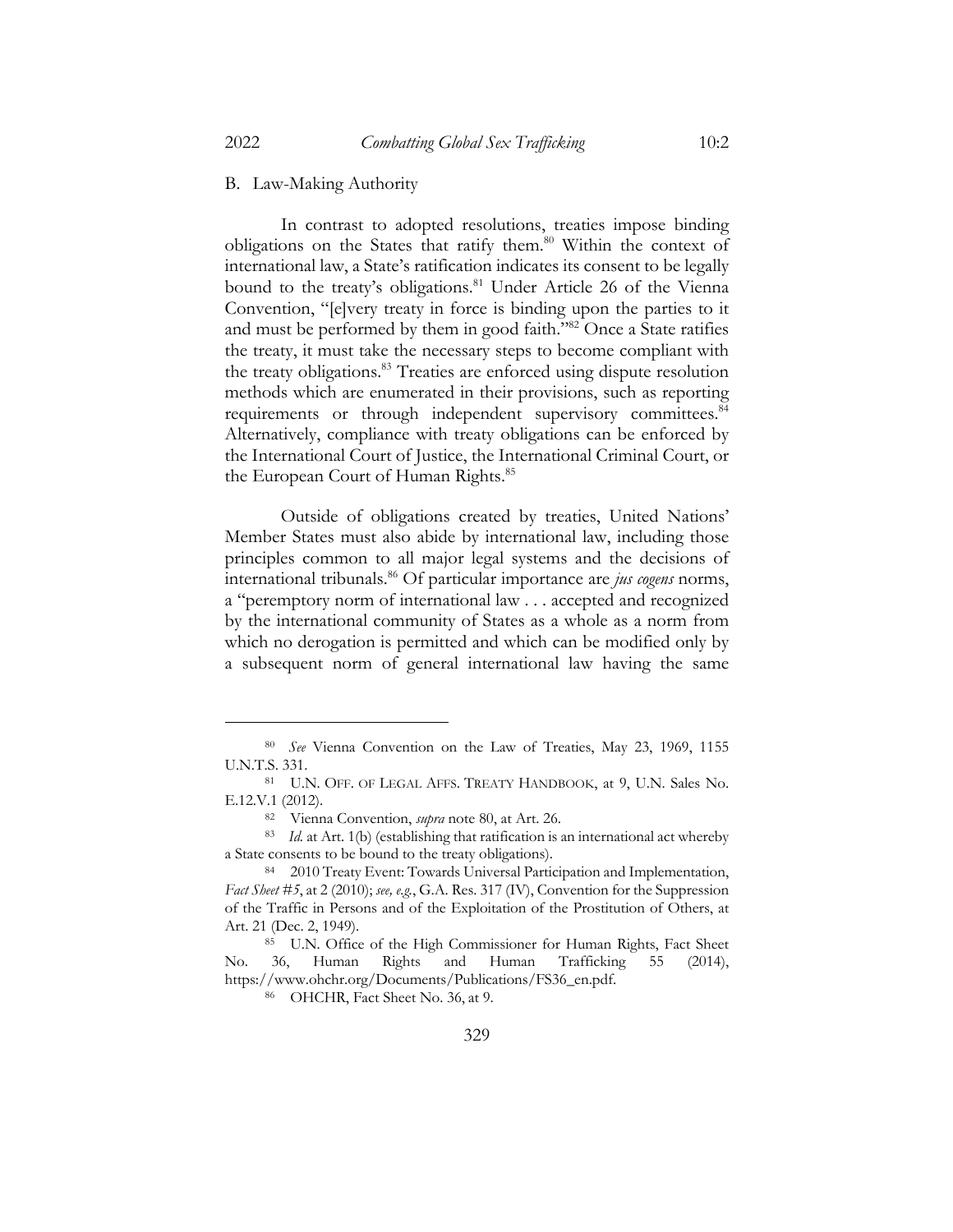character."87 These internationally accepted rules bar genocide, slavery, torture, crimes against humanity, maritime piracy, and apartheid.<sup>88</sup> Unlike treaty obligations that require consent to be bound, *jus cogens* obligations are wholly recognized by the international community as inviolable.89 "Because *jus cogens* norms do not depend solely on the consent of States for their binding force, 'they enjoy the highest status within international law.""<sup>90</sup>

United Nations resolutions are considered "soft law," meaning that they do not carry binding obligations, instead serving as "an expression of commitments that are not themselves legally binding."<sup>91</sup> The influential power of these resolutions is derived from the United Nations' position as the largest international organization, holding out its decisions as "the moral authority of the world community."92 An additional means of persuasion is created by resolution provisions which provide for financial and technical support to countries undertaking to uphold its standards.<sup>93</sup> Economic incentives mobilize a resolution's goals, while reliance on such financial support provides an opportunity to compel action with threats of revocation. These lawmaking authorities enabled the United Nations to address human rights violations, transcontinental organized crime, and various forms of trafficking through its Member States.

<sup>87</sup> Vienna Convention, *supra* note 80, at Art. 53; *see, e.g*., Evan J. Criddle & Evan Fox-Decent, *A Fiduciary Theory of Jus Cogens*, 34 YALE J. INT'L L. 331, 331 (2009) (explaining that "jus cogens . . . include[s], at a minimum, the prohibitions against genocide; slavery or slave trade; murder or disappearance of individuals; torture or other cruel, inhuman, or degrading treatment or punishment; prolonged arbitrary detention. . . .").

<sup>88</sup> Evan J. Criddle & Evan Fox-Decent, *A Fiduciary Theory of Jus Cogens*, 34 YALE J. INT'L L. 331, 333 (2009)

<sup>89</sup> Vienna Convention, *supra* note 80.

<sup>&</sup>lt;sup>90</sup> Siderman de Blake v. Republic of Argentina, 965 F.2d 699, 715 (9th Cir. 1992) (internal citation omitted).

<sup>91</sup> Barry, *supra* note 70, at 157.

<sup>92</sup> *Id.* at 513.

<sup>93</sup> *See* U.N. Off. of Drugs and Crime, Global Programme against Trafficking, https://www.unodc.org/middleeastandnorthafrica/en/projectprofiles/glot59.html.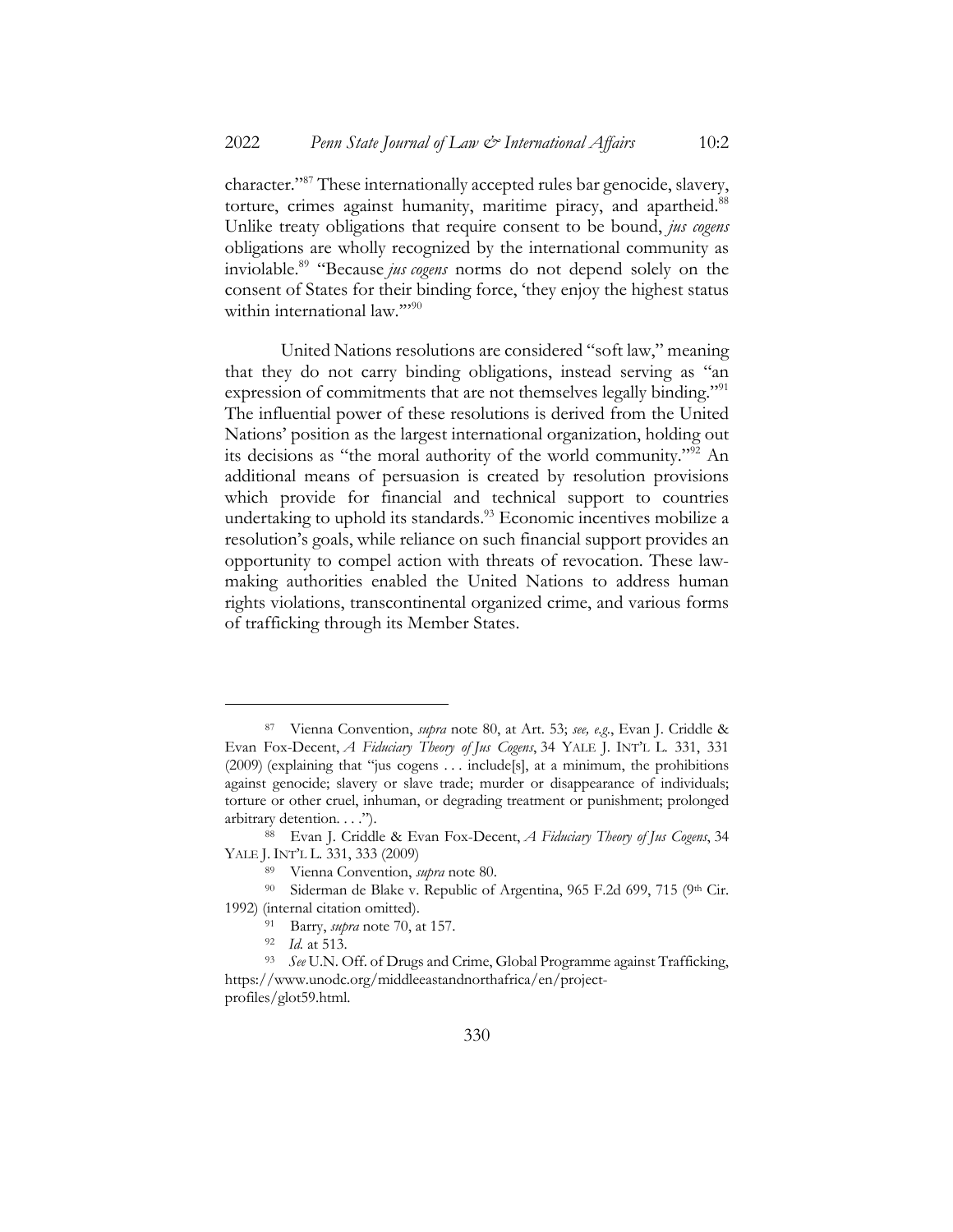#### IV. UNITED NATIONS' TOOLS FOR ENFORCEMENT

Widely criticized as effectively powerless, the United Nations has historically under-utilized its tools of international influence.<sup>94</sup> Its Charter vested the General Assembly with authority to suspend and expel members violating the organization's principles, as recommended by the Security Council.<sup>95</sup> Despite numerous violations by Member States which surely warranted some form of disciplinary action, the General Assembly has never utilized its authority under this provision.<sup>96</sup> Entrusted with substantial power to influence, the Security Council may use a variety of measures to protect international peace and security, including trade sanctions, travel bans, arms embargoes, and military intervention.<sup>97</sup> Additionally, the Security Council has the authority to establish subsidiary bodies for the purpose of carrying out its functions, similar to the agencies created by the U.S. Congress.<sup>98</sup> Significantly, this provision has been used to establish ad hoc tribunals for criminal prosecutions.<sup>99</sup> Despite the various enforcement measures at its disposal, the Security Council has not managed to garner enough support to initiate measures addressing global sex trafficking.<sup>100</sup>

In accordance with a need for penal action against traffickers, the International Law Commission recently adopted and submitted to the General Assembly the *Prevention and Punishment of Crimes Against Humanity to the General Assembly*. <sup>101</sup> The document proposes to define "crimes against humanity" as any murder, enslavement, torture, sexual violence, etc. "committed as part of a widespread or system attack directed against any civilian population."<sup>102</sup> Additionally, adoption of

Stephanie Morrow, *What Kind of Power Does the U.N. Wield Internationally?*, LEGALZOOM (Oct. 27, 2016), https://www.legalzoom.com/articles/what-kind-ofpower-does-the-un-wield-internationally.

<sup>95</sup> U.N. Charter art. 5–6.

<sup>96</sup> Barry, *supra* note 70.

<sup>97</sup> U.N. Charter art. 39–51.

<sup>98</sup> U.N. Charter art. 29.

<sup>99</sup> S.C. Res. 827 (May 25, 1993).

<sup>100</sup> OHCHR, U.N. Expert Calls on Security Council to Address Trafficking as Human Rights Issue, U.N. Doc. A/73/171 (July 17, 2018).

<sup>101</sup> Int'l L. Comm'n, *Prevention and Punishment of Crimes Against Humanity*, U.N. Doc. A/CN.4/L.935 (2019).

<sup>102</sup> *Id.*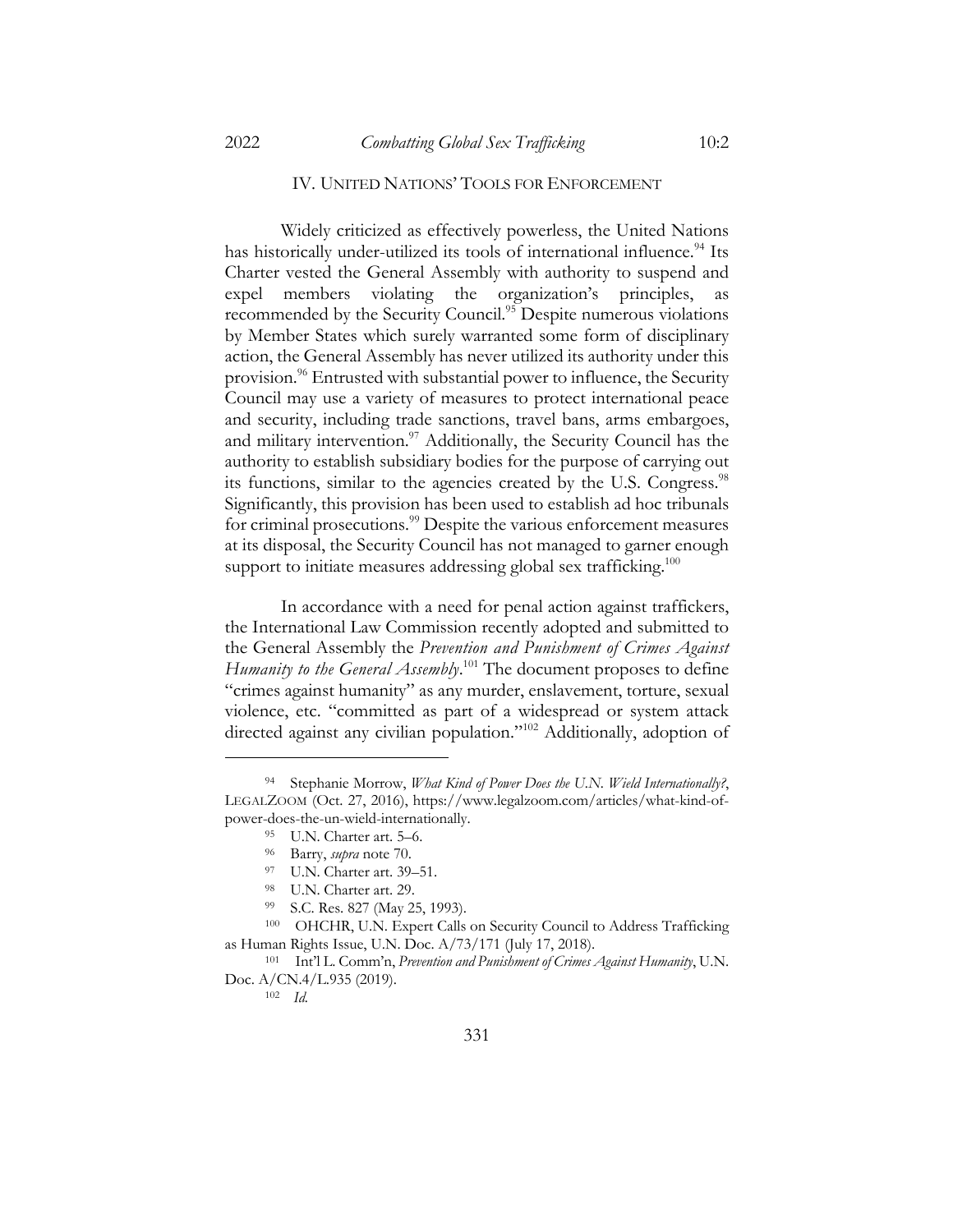this document assigns stringent prosecutorial obligations onto its parties, prohibiting the assertion of *any* exception to its requirements including the existence of ongoing armed conflicts or public emergencies.<sup>103</sup> Implementing widespread prosecution measures should mitigate the insufficiency of legal recourse that makes transit and destination regions so attractive to traffickers. Unfortunately, like other United Nations treaties, the *Prevention and Punishment* treaty does not prescribe enforcement procedures for parties not in compliance with the prosecutorial obligations.<sup>104</sup> To be effective, the United Nations needs to look at the parties to this treaty––more so than other treaties––to determine where its provisions have yet be implemented, and enforce the obligations.

A. Sanctions

Any external actions by the United Nations are taken under the instruction of the Security Council, which is responsible for maintaining international peace and security.<sup>105</sup> The Security Council has the sole authority to determine the existence of a threat to international peace, evaluating such allegations by investigating international disputes.106 Additionally, it controls the United Nations' external response to a recognized threat to peace, empowered with a variety of measures under Chapter VII of the Charter for the protection of international security.<sup>107</sup> Of these measures, the Council is authorized to impose trade sanctions, travel bans, and arms embargoes, as well as to create *ad hoc* tribunals for violations of international law and to initiate military intervention.108 Historically, the Security Council's response to sex trafficking has been limited to public condemnation, an area of contention for its constituents who rely on the organization for protection.For example, when the Council met in 2017 to discuss trafficking in Libya, Spain proposed that the United Nations take the lead on anti-trafficking initiatives rather than

<sup>103</sup> *Id.* at art. 3.

<sup>104</sup> Int'l L. Comm'n, *supra* note 101.

<sup>105</sup> U.N. Charter art. 24-26.

<sup>106</sup> *Id.*

<sup>107</sup> *Id.*; *see* U.N. Charter art. 39-51.

<sup>108</sup> U.N. Charter art. 39-51.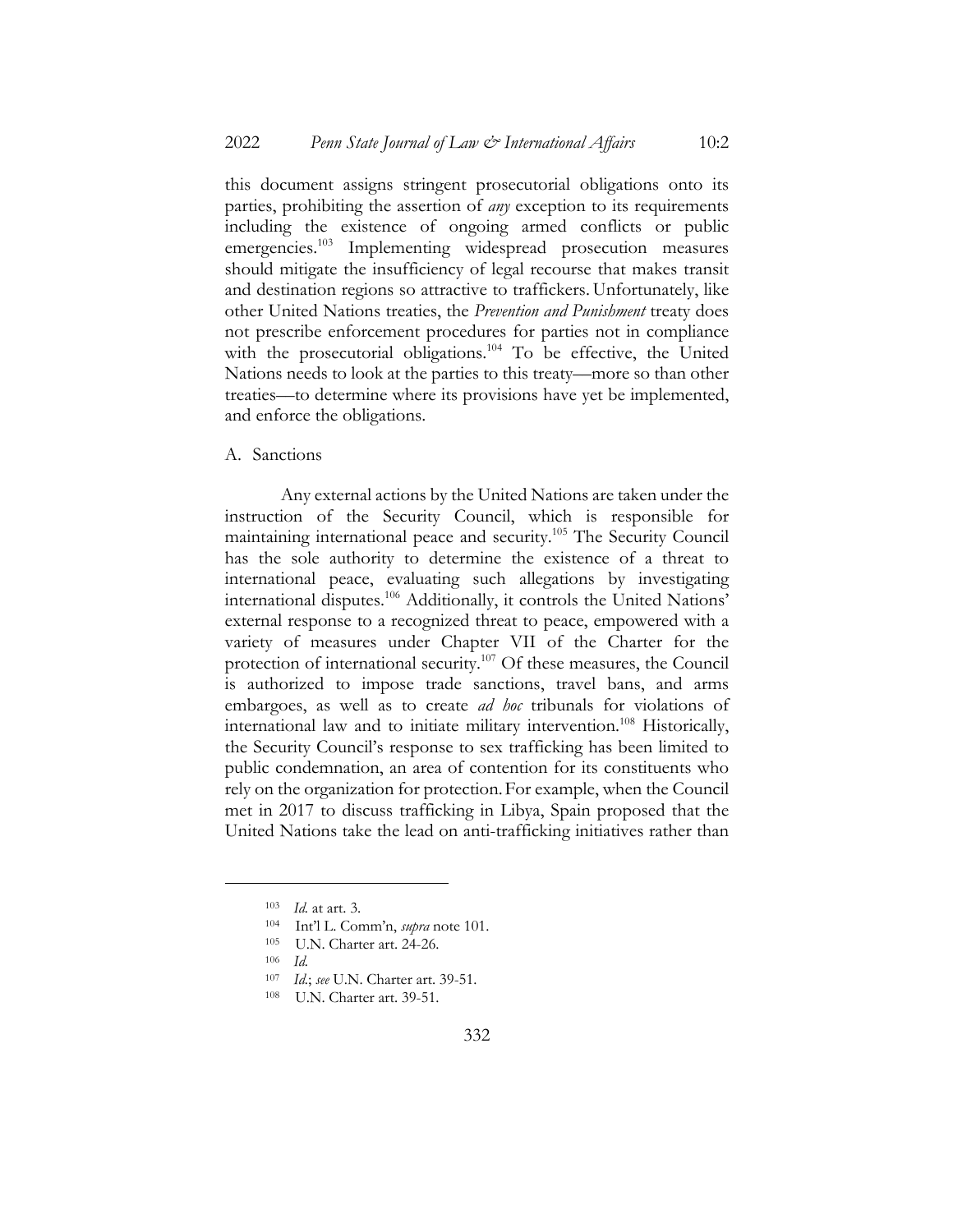relying on the web of policies countries have enacted themselves.<sup>109</sup> In its responding resolution, the Council reiterated its condemnation for trafficking, but took no further action.<sup>110</sup> To ensure international peace and security for victims of trafficking, the Security Council must initiate sanctions against States committing blatant violations of international law.

1. Trade & Economic Embargoes

The Security Council responded to Iraq's invasion and occupation of Kuwait in 1990 by initiating mandatory arms and economic sanctions against Iraq.111 The resolution called States to halt all trade with Iraq and Kuwait, denying them any military support.<sup>112</sup> It also required that States withhold all financial support to the governments and commercial entities in both Iraq and Kuwait to deprive invading forces of resources in hope of restoring Kuwait's sovereignty.<sup>113</sup> Similar sanctions were later executed in 2006 as well, responding to the Iranian nuclear program.<sup>114</sup> The Security Council directed States to refrain from all trade with Iran, simultaneously freezing any financial assets held by Iranian individuals engaged in nuclear activities.115

Where a State continuously fails to adequately respond to its United Nations obligations, trade sanctions may encourage compliance. When the Government of South Africa repeatedly rejected appeals by the Secretary-General to discontinue the apartheid system beginning in 1967, the Security Council instituted an arms embargo and divestment campaign against the country, requiring mandatory participation by Member States.<sup>116</sup> As a result, the South African government became isolated from the international

333

<sup>109</sup> Press Release, Security Council, Security Council Reiterates its Condemnation of Trafficking in Persons, Unanimously Adopting Resolution 2388 (2017), U.N. Press Release SC/13081 (Nov. 21, 2017).

<sup>110</sup> S.C. Res. 2388 (Nov. 21, 2017).

<sup>111</sup> S.C. Res. 661 (Aug. 6, 1990).

<sup>112</sup> *Id.*

<sup>113</sup> *Id.*

<sup>114</sup> S.C. Res. 1737 (Dec. 27, 2006).

<sup>115</sup> *Id.*

<sup>116</sup> S.C. Res. 418 (Nov. 4, 1977).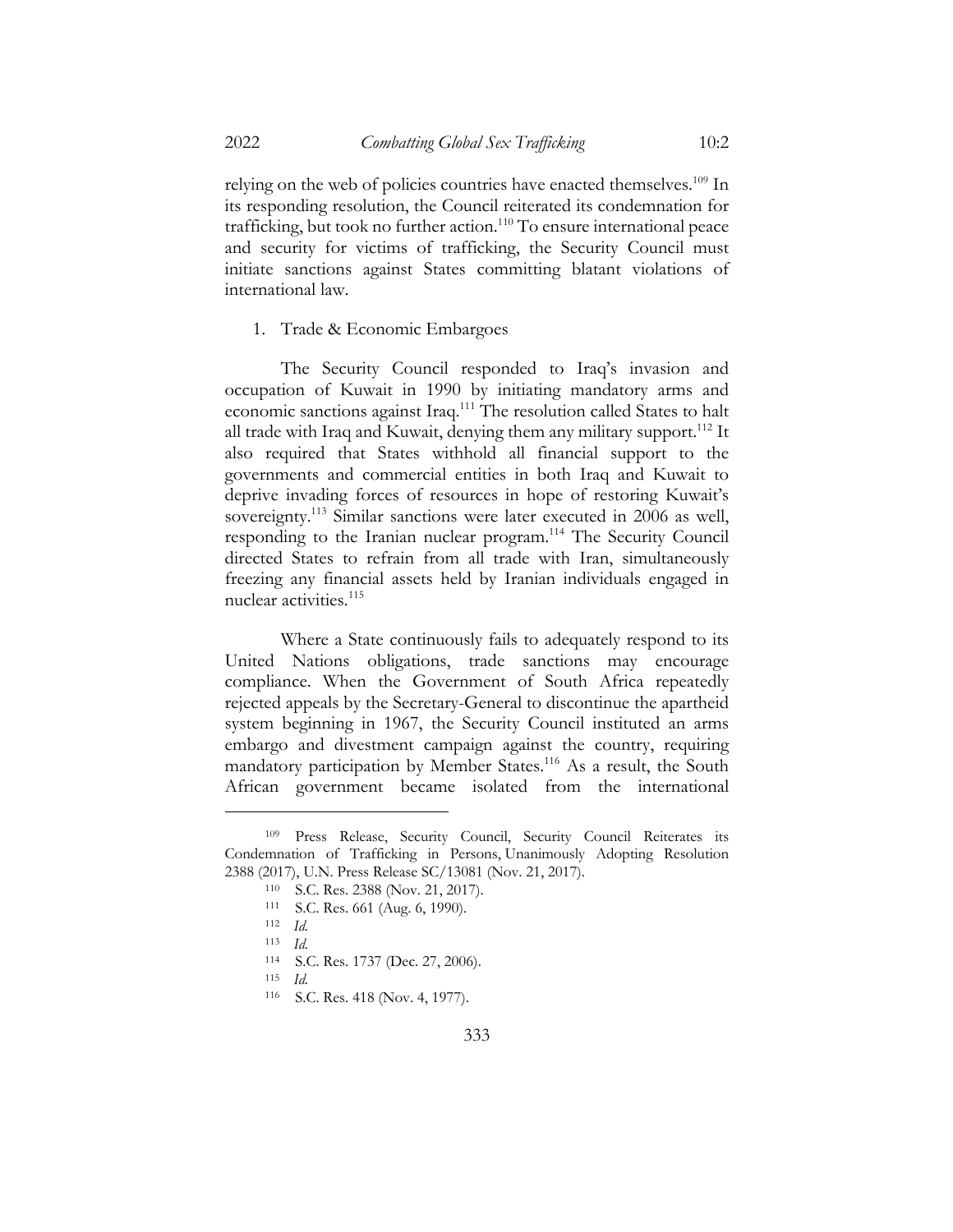community and felt the weight of its economic instability, providing support for the anti-apartheid movement in demanding change. $117$ South Africa complied with the demands of the United Nations by establishing its first racially-inclusive government under President Nelson Mandela.118 Once their objectives were accomplished, the sanctions were lifted.<sup>119</sup> These same sanctions could serve to encourage implementation of effective anti-trafficking policies in States whose citizens are identified as victims of sex trafficking elsewhere. For example, most trafficking victims detected outside of their region of citizenship are from East Asian countries: China, Cambodia, Indonesia, Japan, Mongolia, South Korea, Thailand and Vietnam.<sup>120</sup> Utilizing trade restraints and economic embargoes could provide the United Nations with the leverage necessary to induce State compliance with treaty obligations.

2. Criminal Prosecution

The Security Council is also authorized to establish subsidiary bodies as necessary to carry out its prescribed functions.121 Among the forms of subsidiary bodies the Council has established are *ad hoc* tribunals for prosecuting criminal violations of international law.122 Historically, the Council has only used this authority on three occasions: International Tribunal for the former Yugoslavia (ICTY); International Criminal Tribunal for Rwanda (ICTR); and Special Court for Sierra Leone.<sup>123</sup>

The ICTY was formed in response to the Yugoslav Wars and was the first international tribunal created since the Nuremburg trials, which had famously prosecuted Nazi war criminals.<sup>124</sup> The Yugoslav

<sup>117</sup> *See* Philip I. Levy, *Sanctions on South Africa: What Did They Do?*, CENTER DISCUSSION PAPER NO. 796 (1999).

<sup>118</sup> *See* S.C. Res. 919 (May 25, 1994).

<sup>119</sup> *See id.*

<sup>120</sup> *See* TRAFFICKING IN PERSONS 2018, *supra* note 36, at 8 & 18.

<sup>121</sup> U.N. Charter art. 29.

<sup>122</sup> S.C. Res. 1966 (Dec. 22, 2010).

<sup>123</sup> S.C. Res. 827 (May 25, 1993).

<sup>&</sup>lt;sup>124</sup> Emma Daly, *Beyond Justice: How the Yugoslav Tribunal Made History*, HUMAN RIGHTS WATCH (Dec. 19, 2017),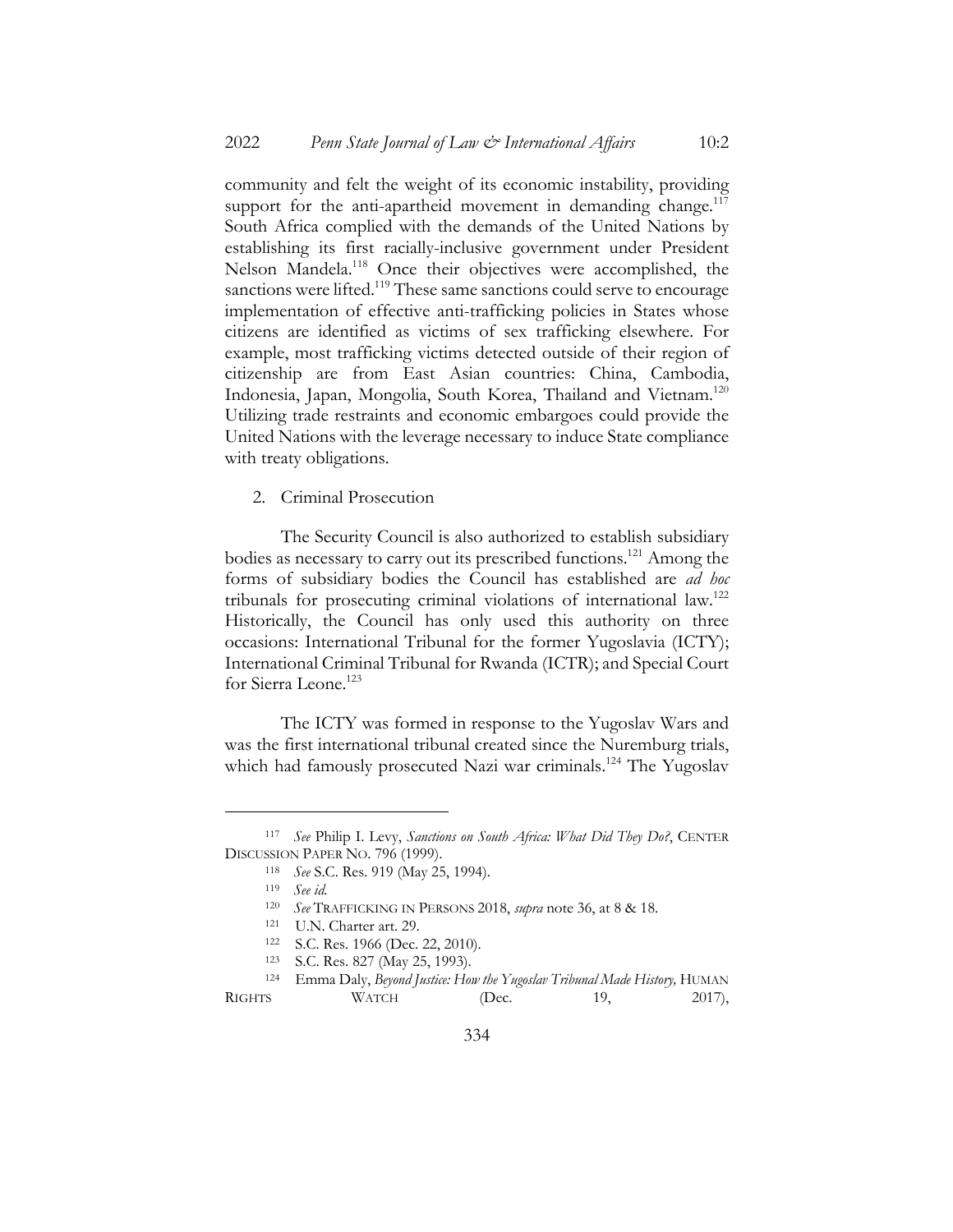Wars were a series of interrelated ethnically-fueled conflicts which resulted in over 130,000 deaths.125 The United Nations was able to create this tribunal under the jurisdiction of genocides as *jus cogens*  violations, allowing the ICTY to prosecute individuals for various crimes against humanity, including ethnic cleansing and war rape.<sup>126</sup> In the first case determining the scope of enslavement as a crime against humanity for sexual exploitation, *Prosecutor v. Kunarac, Vukovic and Kovac*, the Court explained that "whether a particular phenomenon is a form of enslavement will depend on the operation of the factors . . . [including] the 'control of someone's movement, control of physical environment, psychological control, measures taken to prevent or deter escape, force, . . . subjection to cruel treatment and abuse, [and] control of sexuality."<sup>127</sup> The three soldiers prosecuted in *Kunarac*, *Vukovic and Kovac* were sentenced to a cumulative sixty-year imprisonment for various crimes against humanity, including the rape and sale of Muslim women.<sup>128</sup>

A year later, the United Nations established the ICTR in response to a genocide responsible for the lives of 800,000 Rwandan people in another ethnic-based civil war.129 During its initial year of prosecutions, the ICTR brought justice to 85 individuals, most significantly interim Prime Minister, Jean Kambanda.<sup>130</sup> Kambanda plead guilty to charges of genocide, making history as the first Head of a Government to do so before an international criminal tribunal.<sup>131</sup> Also noteworthy is the conviction of Jean-Paul Akayesu, mayor of Taba––a city where thousands of Tutsi victims were tortured as part

https://www.hrw.org/news/2017/12/19/beyond-justice-how-yugoslav-tribunalmade-history.

<sup>125</sup> *Id.*

<sup>126</sup> S.C. Rep. of the Int'l Tribunal for the Former Yugoslavia, seventy-second session, A/72/266-S/2017/662 (Aug. 1, 2017).

<sup>127</sup> Prosecutor v. Kunarac, Vukovic and Kovac, ICTY-96-23 and ICTY-96- 23/1, Case Information Sheet (June 12, 2002).

<sup>128</sup> *Id.*

<sup>129</sup> Michael P. Scharf, *Statute of the International Criminal Tribunal for Rwanda*, accessed on Feb. 10, 2021 from the website of the United Nations Audiovisual Library of International Law, http://www.un.org/law/avl.

<sup>130</sup> Prosecutor v. Jean Kambanda, ICTR 97-23-S, Judgement (Sept 4, 1998). <sup>131</sup> *See id.*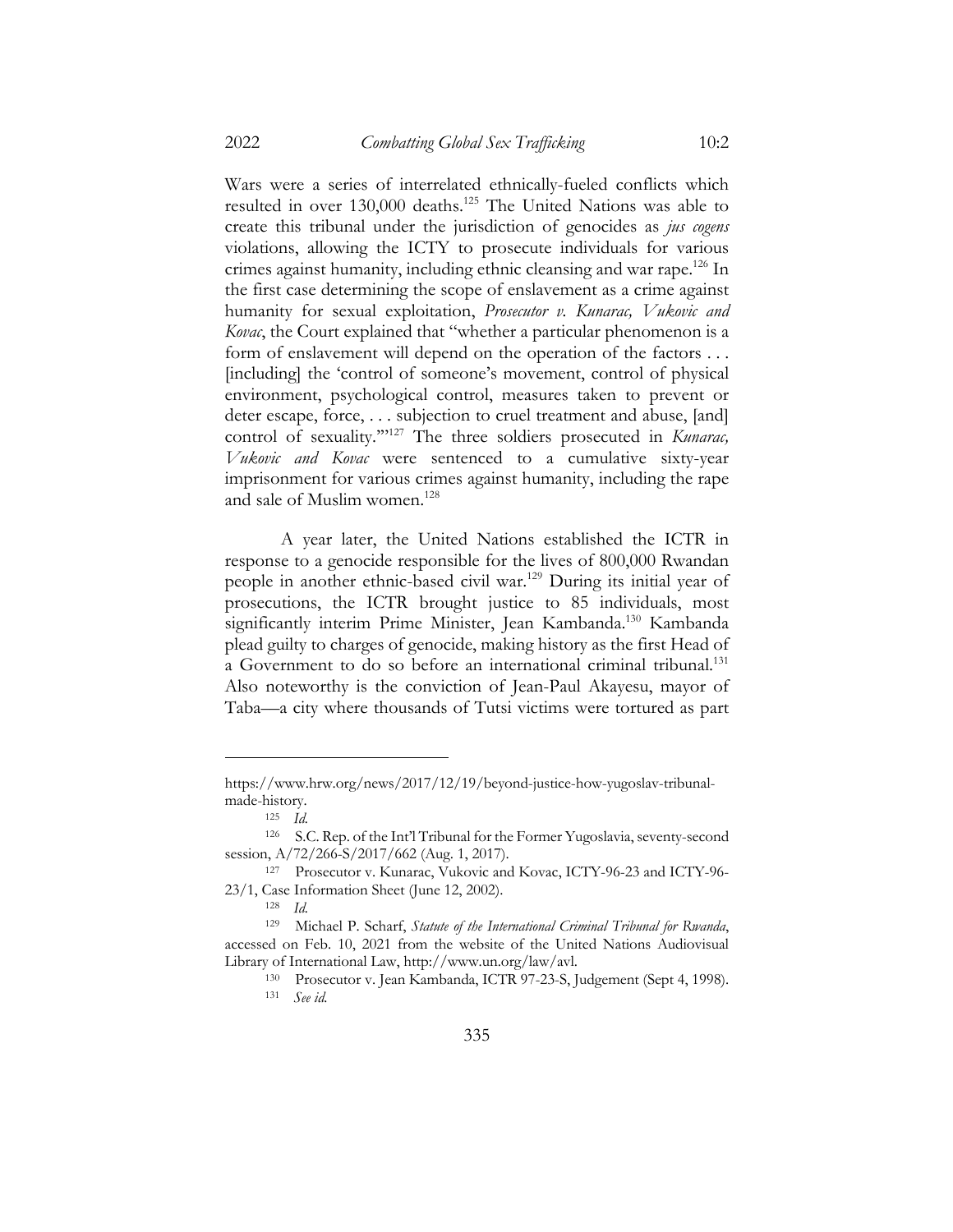of the genocide.132 The conviction of Akayesu marked the first time in history that rape was acknowledged in international law as a component of genocide, stating that "sexual assault constitutes genocide in the same way as any other act as long as [it was] committed with the specific intent to destroy, in whole or in part, a particular group, targeted as such."133

These tribunals serve as an example of a measure available to the Security Council to hold individuals accountable for their participation in sex trafficking. In response to the discovery that Jeffrey Epstein had been facilitating a sex trafficking ring which targeted minors and potentially included intercontinental involvement, an international criminal tribunal in the United States could serve to bring to justice those who are not within its jurisdiction. With allegations against individuals of various citizenship––including Nadia Marcinkova, Slovakia;<sup>134</sup> Jean-Luc Brunel, France;<sup>135</sup> and Prince Andrew, Duke of York, United Kingdom––victims have been denied

<sup>132</sup> Prosecutor v. Jean–Paul Akayesu, ICTR–96–4–T, Judgement (Sept. 2, 2998).

<sup>133</sup> Jean-Paul Akayesu, ICTR–96–4–T, at ¶ 731.

<sup>134</sup> Nadia Marcinkova is a former employee of Jeffrey Epstein who worked as a pilot for his private plane, nicknamed the "Lolita Express." Kate Shelby, *Who is Nadia Marcinkova, the Model-Turned-Pilot from Epstein Flight Logs?*, N.Y. POST (Sept. 21, 2020), https://nypost.com/article/nadia-marchinkova-jeffrey-epstein-flight-logs/. Marcinkova was identified as a "potential co-conspirator" in Jeffrey Epstein's nonprosecution agreement from 2007, one of four named accomplices who were given immunity from charges of solicitation and procuring a minor for prostitution. Doe v. United States, No. 9:08-cv-80736-KAM, 2016 WL 8997518 (S.D. Fla., Feb. 10, 2016). In written testimony from one of Epstein's victims, Marcinkova is explicitly named as a participant in the sexual abuse of several minors. *Id.*

<sup>135</sup> Jean-Luc Brunel is a former modeling agent who is accused of organizing the transportation and accommodations for young girls on behalf of Jeffrey Epstein, as well as sexually assaulting minor victims. Michele Dargan, *Lawsuit Documents Link Jeffrey Epstein to Modeling Agency Owner Jean Luc Brunel*, PALM BEACH DAILY NEWS (Apr. 2012),

https://www.palmbeachdailynews.com/story/news/2012/04/01/lawsuit-

documents-link-jeffrey-epstein/9662207007/.1, 2012). He is being prosecuted in French court, however the allegations against him have come from underage girls from all over the world who were procured for Epstein under the promise of modeling contracts. *Id.*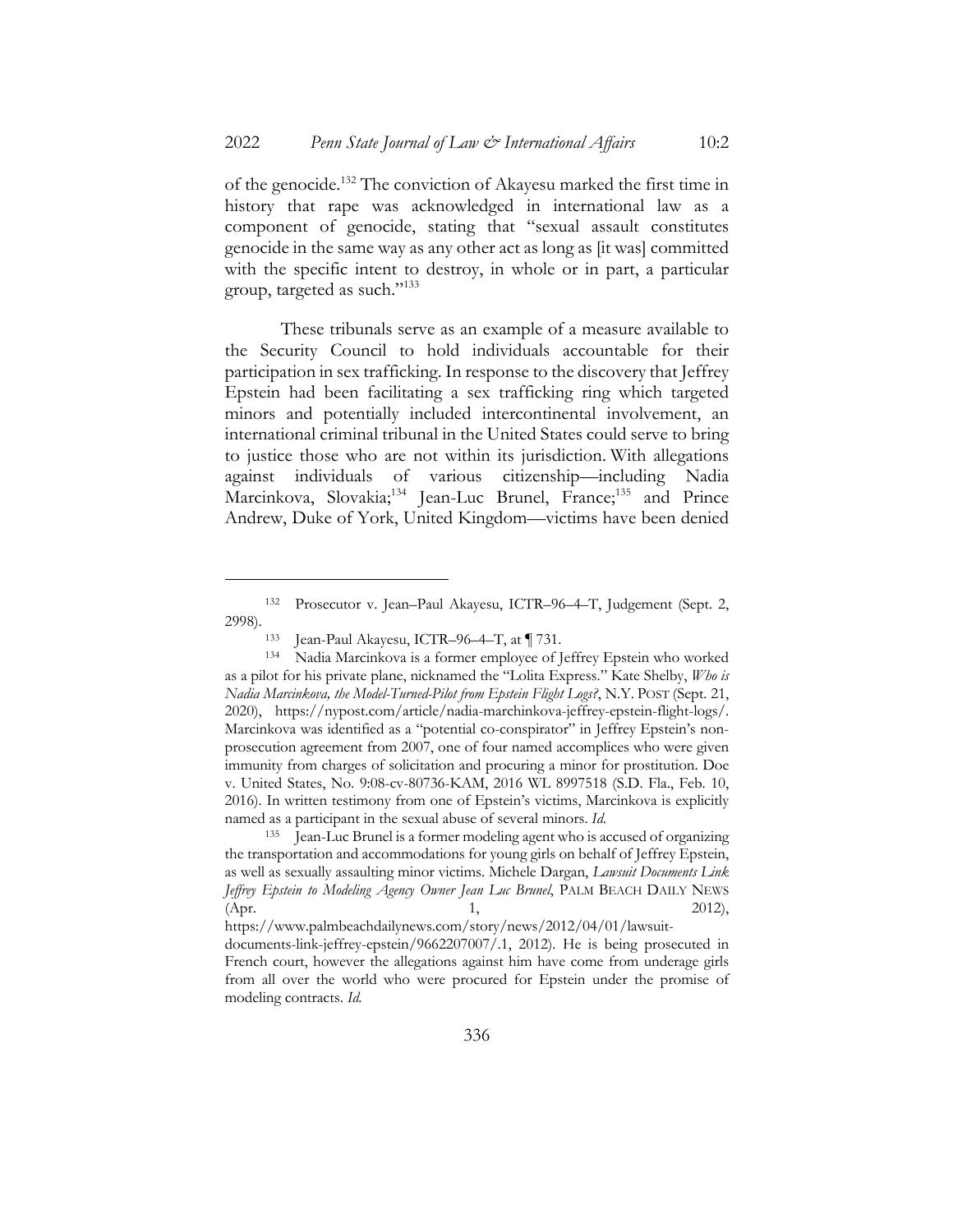an opportunity for justice for the crimes they suffered at the hands of these international actors.<sup>136</sup>

## B. Security Council Constraints

Composed of five permanent members––China, France, Russia, the United Kingdom, and the United States––and ten two-year termed members, actions by the Security Council may only be taken with a nine-vote majority and the acquiescence of the five permanent members.<sup>137</sup> By vesting permanent members with a right to veto, these five countries are given significant power to collectively bar approval of Security Council actions. With each of these nations acting in its own interests, the Council has struggled to successfully respond to arising global issues.<sup>138</sup> When deciding to vest permanent members with veto power, the Charter drafters reasoned that these five nations were pivotal in founding the United Nations and therefore should embody an important role in maintaining international peace.<sup>139</sup> However, the world now looks very different from when the Charter was established in 1945; widespread humanitarian crises have arisen today that were not foreseen at the United Nations' inception. To allow the Security Council to effectively carry out its duties, membership reform is necessary. At a minimum, the right to veto should be eliminated from the Charter, requiring only a majority vote for approval. While the five permanent countries were critical for establishing the United Nations, more than seven decades have passed since, bringing with them unanticipated challenges. By leveling the voting power between all fifteen Security Council members, the body should be able to take decisive action with the support of the majority.

Beyond amending the Charter to equalize the voting process, the Security Council should revise its permanent members to

<sup>136</sup> *See* Joshua Partlow, *The Layers of Jeffrey Epstein's Connections*, WASH. POST (Aug. 21, 2019).

<sup>137</sup> U.N. Charter Art. 27, ¶ 3.

<sup>138</sup> U.N. General Assembly, *Report of the Open-Ended Working Group on the Question of Equitable Representation on and Increase in the Membership of the Security Council and Other Matters Related to the Security Council,* U.N. Doc. A/58/47(SUPP), at 13 (2004).139 CFR Staff, *The U.N. Security Council*, COUNCIL ON FOREIGN RELATIONS

<sup>(</sup>Sept. 16, 2020), https://www.cfr.org/backgrounder/un-security-council.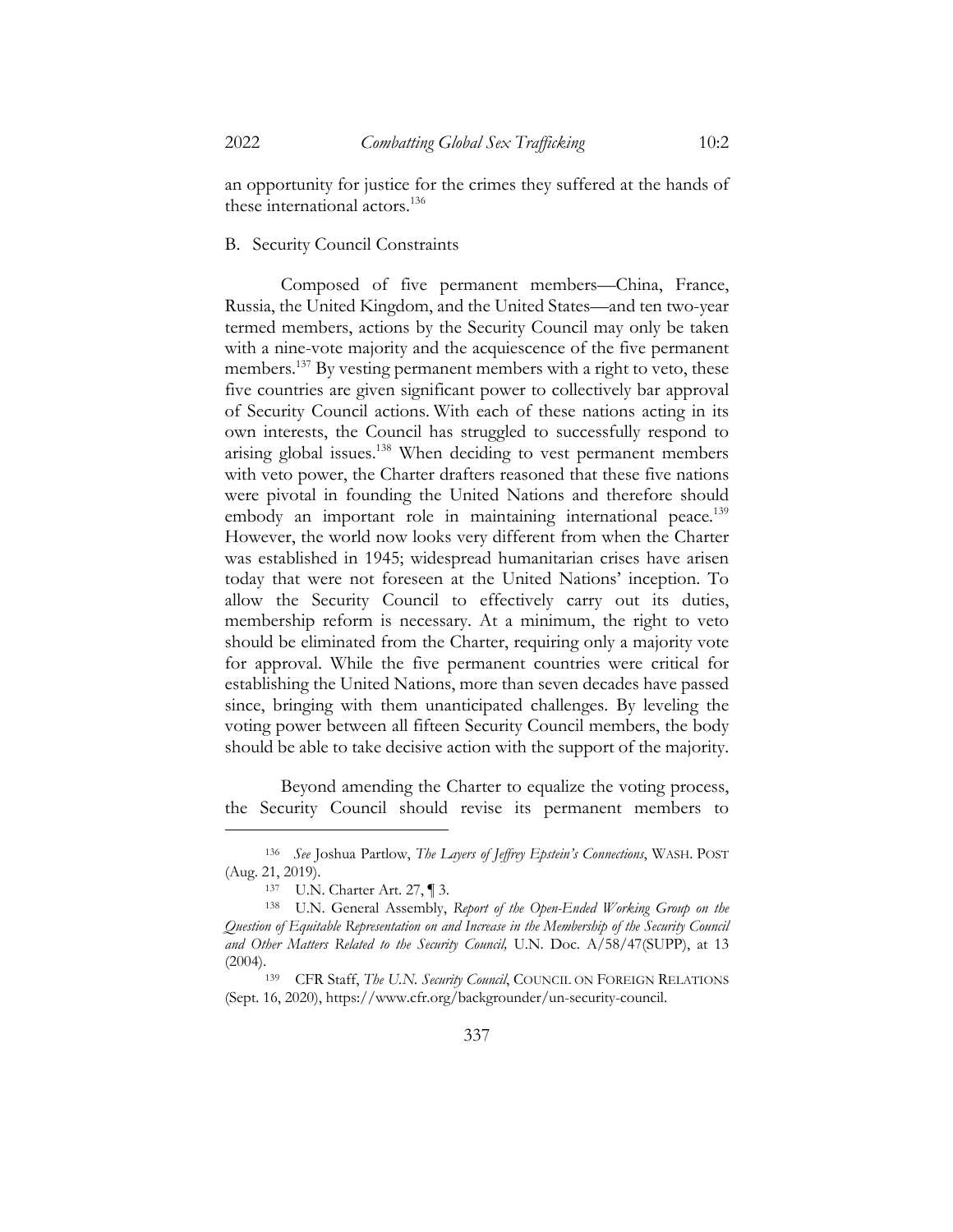encompass one nation from each continent. <sup>140</sup> South America, Australia, and Africa remain unrepresented in the permanent positions, yet France and the United Kingdom both hold permanent seats while situated less than  $1,000$  miles apart.<sup>141</sup> To better balance the Security Council, the United Nations should amend its Charter to replace France and the United Kingdom with Brazil and Australia. Furthermore, the Security Council would benefit from the addition of Iceland as a sixth permanent member to gain a new perspective from the most gender-equal country, awarded to Iceland for the eleventh consecutive year.<sup>142</sup> Finally, as proposed by the Ezulwini Consensus,<sup>143</sup> the Security Council should include an African country, like Egypt, as a seventh permanent member to bring forward the interests of its continent.144 These reformations would provide seven diverse countries with consistent representation, leaving eight seats available for elected, termed membership. By redistributing voting authority and reorganizing which States are permanently represented, the Security Council would have a more inclusive perspective as an international actor and would be better positioned to use the tools it is vested with for the maintenance of international peace and security.

<sup>140</sup> U.N. Charter Art. 27, ¶ 3.

<sup>141</sup> *Id.*

<sup>142</sup> World Economic Forum, *Global Gender Gap Report 2020*, 6 (Dec. 17, 2019).

<sup>143</sup> The Ezulwini Consensus is a United Nations proposal created by the African Union in 2005. The proposal emphasizes the international dangers of the continuing HIV/AIDS issue in Africa, highlights the relationship between the worsening conditions of poverty and the degradation of the environment, and calls for structural reform to better represent the needs of African countries. African Union, *The Common African Position on the Proposed Reform of the United Nations: The Ezulwini Consensus*, Ext/EX.CL/2 (VII) (March 8, 2005).

<sup>144</sup> Egypt finds itself at the intercepting point of the most developed and largest population of African countries. According to the *Human Development Report 2020: The Next Frontier*, Egypt is the eighth most developed nation in Africa. U.N. Development Program, at 17, U.N. Sales No. E.21.III.B.1 (2020). With the third largest population in Africa, Egypt boasts over 102 million people, behind Nigeria and Ethiopia. *African Countries by Population (2022)*, WORLDOMETER (last visited Apr. 14, 2022).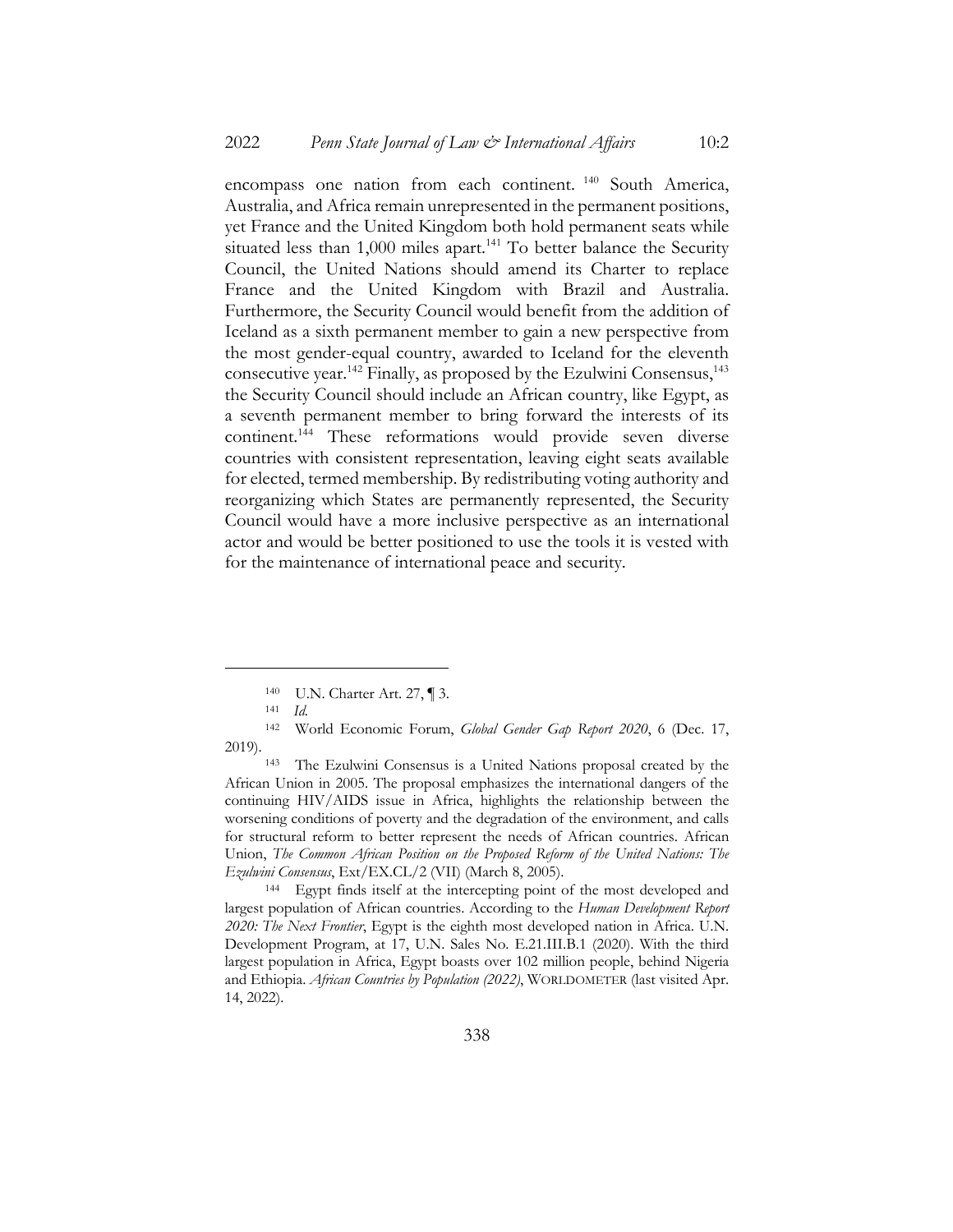#### V. POTENTIAL INITIATIVES

### A. Cyber Initiatives

With the emergence of the worldwide web, sex trafficking has transitioned from an underground enterprise to an online marketplace. With the availability of adult websites, sex trafficking has become more accessible than ever. According to a report by Shared Hope International, pornography is the primary gateway to purchasing humans for commercial sex.<sup>145</sup> Porn websites serve as an advertisement for trafficking: the product being sexual exploitation of victims, some of whom are trafficked for the sole purpose to produce pornography.146 Beyond the market created by it, the personal gratification derived from watching pornography can create a drug-like addiction which perverts the perception of sex and conditions the mind to expect access to sexual fulfillment *on demand*. 147

To preliminarily address global sex trafficking, the General Assembly adopted the *Protocol to Prevent, Suppress and Punish Trafficking in Persons, especially Women and Children* ("Trafficking Protocol").<sup>148</sup> It requires that parties "exercise due diligence to prevent trafficking in persons, to investigate and punish the perpetrators," and protect and assist the victims thereof. $149$  Specifically, it calls for widespread criminalization of trafficking, the creation of security measures to detect trafficking, and international cooperation toward the

<sup>145</sup> Shared Hope Int'l, *Demand. A Comparative Examination of Sex Tourism and Trafficking in Jamaica, Japan, the Netherlands, and the United States* (2011). According to Merriam-Webster, pornography or porn is defined as "material (such as books or a photograph) that depicts erotic behavior and is intended to cause sexual excitement." Merriam-Webster.com Dictionary, *Pornography*, https://www.merriamwebster.com/dictionary/pornography (last visited November 21, 2021).

<sup>146</sup> Luke Gilkerson, *My Husband Sold Me Into Porn*, COVENANT EYES (June 29, 2011), https://www.covenanteyes.com/2011/06/29/my-husband-sold-meinto-porn/.

<sup>147</sup> WILLIAM M. STRUTHERS, WIRED FOR INTIMACY: HOW PORNOGRAPHY HIJACKS THE MALE BRAIN 19 (2009).

<sup>148</sup> *See* Trafficking Protocol*, supra* note 15, at 32.

<sup>149</sup> Human Rights Council Res. 11/3, U.N. Doc. A/HRC/11/3, at 1 (June 17, 2009).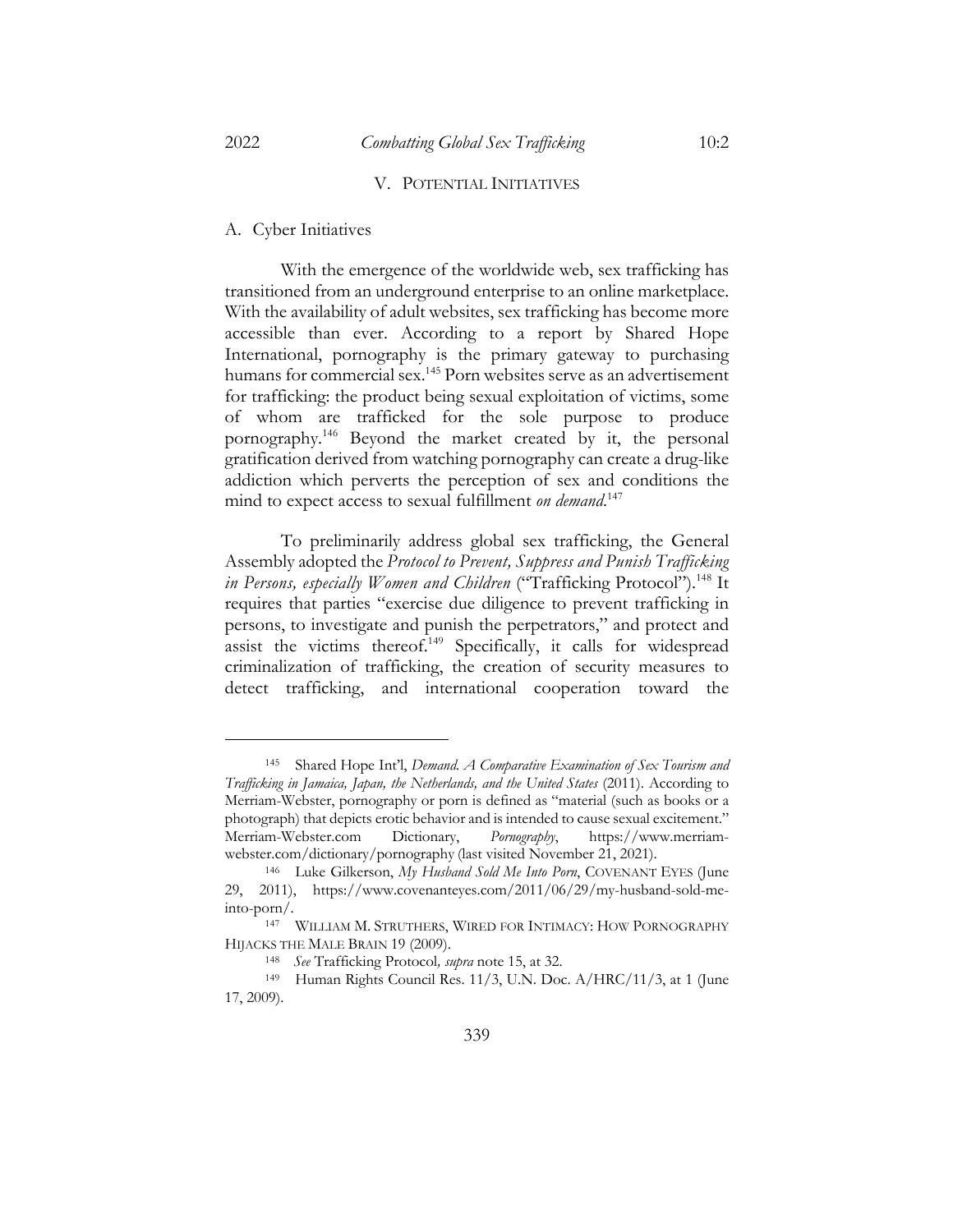suppression of trafficking in persons.<sup>150</sup> Included in this supplemental treaty are provisions to protect victims from perpetrators' retaliation or intimidation, to provide victims a right for restitution or compensation, and to prohibit the deportation of victims in specific circumstances.151 From 2008 to 2018, the Global Programme against Trafficking developed training materials for law enforcement, legislators, judges, which provided tools for prevention, like data collection and victim protection.<sup>152</sup> Outside of these implementation support materials, the agreement does not include enforcement procedures nor any reporting requirements.

While the Trafficking Protocol's objectives are sincere and its measures ought to be effective, its fatality rests in the State parties' failure to fulfill its obligations and the freedom of non-parties to continue trafficking practices. Of the 195 countries across the globe, 178 countries are parties to the Trafficking Protocol.<sup>153</sup> Its success is significantly impeded by some of the worst afflicted regions—Iran, the Republic of the Congo, and Somalia—remaining unbound to the Trafficking Protocol.154 Fortunately, given that the majority of countries have accepted the Trafficking Protocol, the United Nations could leverage the remaining States to adopt the Protocol using trade embargoes and other sanctions vested in the Security Council. Given that these highly-effected regions rely heavily on foreign aid, suspending that income would undoubtably encourage adoption of the Trafficking Protocol. Worldwide acceptance would ensure criminalization of trafficking in every country, taking the first step towards its eradication. Beyond expanding the agreement's parties, its effective implementation has not yet been achieved in many States, as evidenced by a significant presence of trafficking victims. To better achieve the Protocol's purposes, States with insufficient counter-

<sup>150</sup> *See* Trafficking Protocol*, supra* note 15, at 32.

<sup>151</sup> *Id.*

<sup>152</sup> The Global Programme against Trafficking is an administrative body created to "support Member States in preventing and combating human trafficking by promoting the ratification and implementation" of the Trafficking Protocol. U.N. Centre for Int'l Crime Prevention & U.N. Interregional Crime and Justice Research Inst., *Global Programme Against Trafficking in Human Beings: An Outline for Action* (1999).

<sup>153</sup> Trafficking Protocol, *supra* note 15.

<sup>&</sup>lt;sup>154</sup> U.S. DEP'T OF THE STATE, TRAFFICKING IN PERSONS REPORT 38 (2019).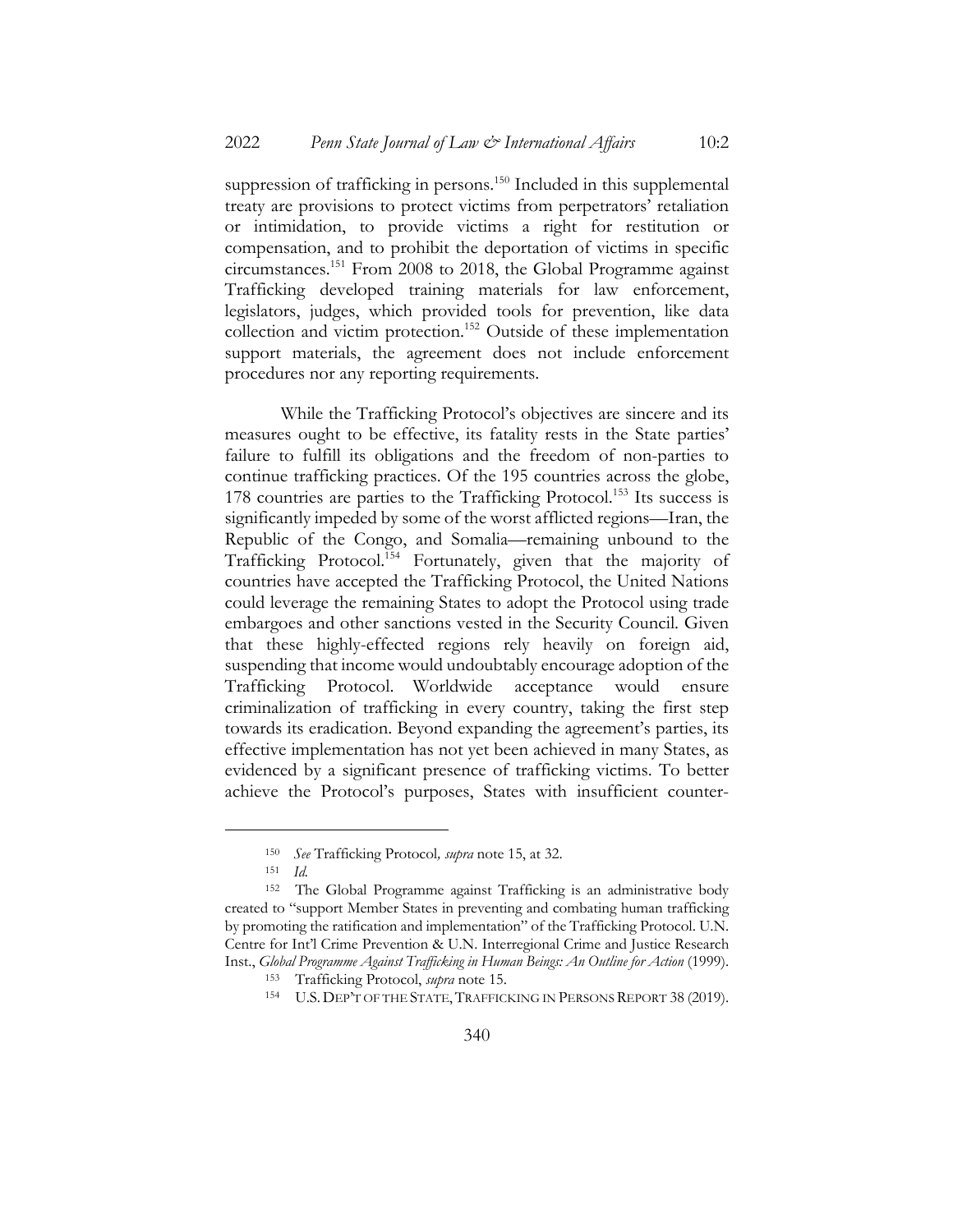trafficking measures should be subject to sanctions until its obligations are met. Without worldwide participation in the prosecution of traffickers, perpetrators are able continue their heinous abuse in safe haven countries, supporting the industry's international survival.

To combat internet use for trafficking, the United Nations should adopt a resolution to add requirements for cyber initiatives to protect young internet users as part of the Trafficking Protocol. First, websites providing access to porn should have heightened regulations to ensure that the only available sexual content is created and published with the consent of the parties involved. An example of a sex workfriendly business model is the newly popular website OnlyFans, a platform where creators sell photo, video, and textual content to followers for a monthly subscription fee.<sup>155</sup> The website recently introduced a verification process requiring account holders to present a form of identification alongside a then-taken photo of oneself. <sup>156</sup> By documenting creators' identities, OnlyFans can resolve claims of content sold without appropriate consent, ensuring that creators are only selling their own content. This business model supports women who chose sex work for employment, stimulates the supply of porn created lawfully, and establishes clear boundaries to exclude minors from buying or selling via the website. In contrast, websites like PornHub have been widely criticized for hosting nonconsensual content and ineffective responses to victims of these incidents.<sup>157</sup> By limiting the availability of on-demand sexual content to consented activity alone, traffickers will lose their platform for advertising victims and selling videos of their abuse.

The internet allowed child pornography to grow in popularity, increasing the demand for child sex trafficking.158 In November of

<sup>155</sup> *See* ONLYFANS, *How It Works*, https://onlyfans.com/how (last visited Apr. 14, 2022).

<sup>156</sup> *See id.*

<sup>157</sup> *See* Ana Valens, *Pornhub Pulls Girls Do Porn Videos Amid Sex Trafficking Charges*, THE DAILY DOT. (Oct 15, 2019), https://www.dailydot.com/irl/pornhubgirls-do-porn-federal-charges/.

<sup>158</sup> *See* Francis Fortin & Jean Proulx, *Sexual Interests of Child Sexual Exploitation Material (CSEM) Consumers: Four Patterns of Severity Over Time*, 63(1) INT'L J OF OFFENDER THERAPY & COMPARATIVE CRIMINOLOGY 55, 55–57 (2018).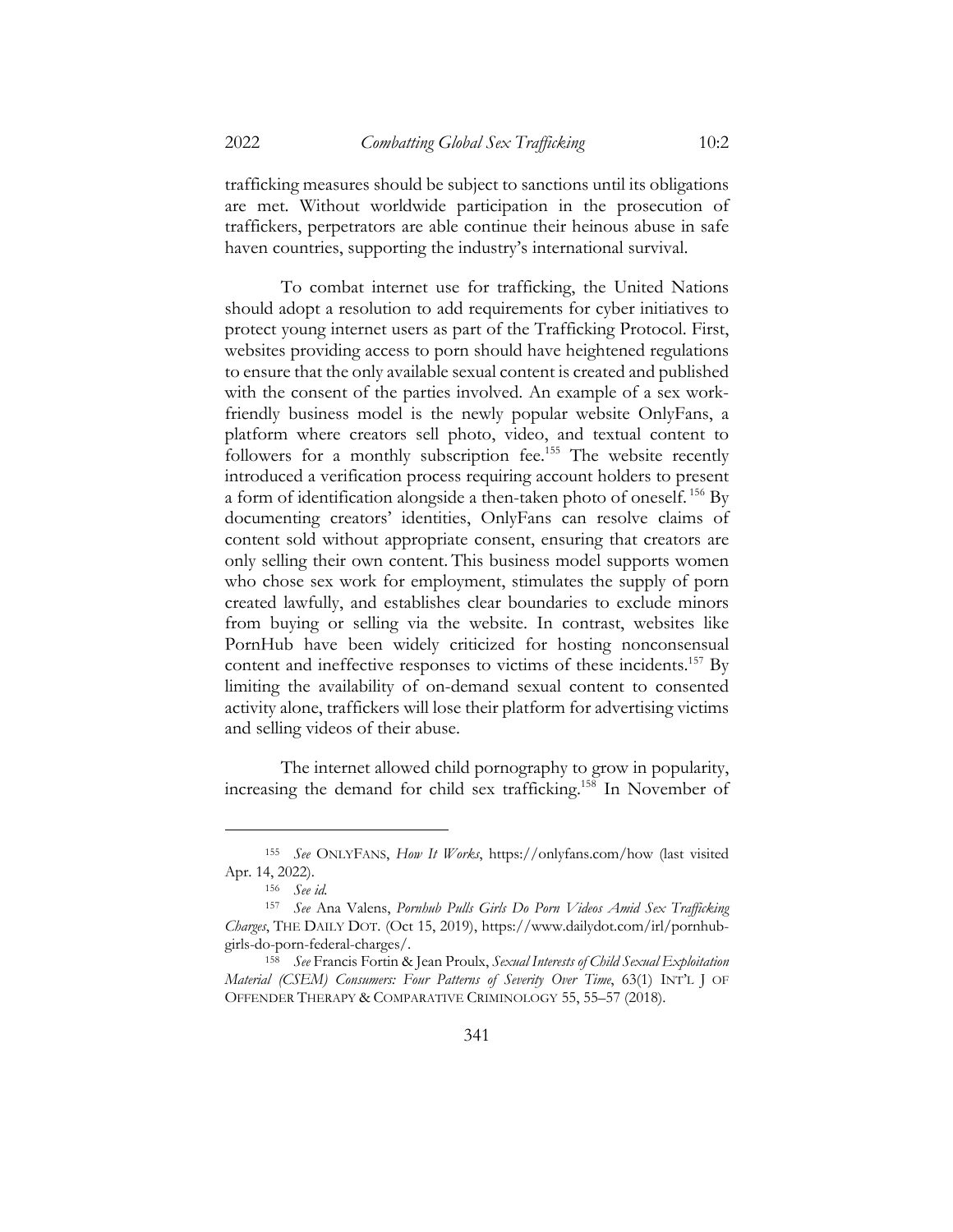2019, hundreds were arrested in connection with a South Koreanbased website selling child pornography in exchange for bitcoin.<sup>159</sup> From the discovery of this online forum, law enforcement was able to rescue over twenty-three underage victims around the world who were being actively abused by the website's users.<sup>160</sup> Traffickers also utilize the internet to recruit new victims.<sup>161</sup> Using social media, dating websites, multiplayer videogames, and chatrooms, predators will engage with young users to cultivate a relationship based on a false sense of trust.<sup>162</sup> It is common for victims to be lured into a trafficker's possession with offers of friendship or protection for runaways.163

Organizations actively lobbying for the removal of consent laws and child marriage laws contribute to the dangers of internet communications.164 While these groups may not be so conspicuous, their presence has been documented for several decades.<sup>165</sup> The most prominent international organization promoting these views is the Ipce––formerly known as International Pedophile and Child Emancipation––which publishes pro-pedophilia newsletters and magazines, in addition to holding annual meetings to provide an opportunity for members to become acquainted with each other.166 Within Ipce membership are country-specific organizations, like Canada's Coalition Pédophile Québécois for example.167 Its largest member-group is the North American Man/Boy Love Association

<sup>159</sup> Andy Sullivan & Raphael Satter, *Dark Web Child Porn Bust Leads to 338 Arrests Worldwide*, REUTERS (Oct. 16, 2019), https://www.reuters.com/article/ususa-crime-exploitation/dark-web-child-porn-bust-leads-to-338-arrests-worldwideidUSKBN1WV1WW.

<sup>160</sup> *Id.*

<sup>161</sup> U.S. DEP'T OF JUSTICE, CHILD SEX TRAFFICKING (May 28, 2020), HTTPS://WWW.JUSTICE.GOV/CRIMINAL-CEOS/CHILD-SEX-TRAFFICKING.

<sup>162</sup> *Id.*

 $\frac{163}{164}$  *Id.* 

RONALD M. HOLMES & STEPHEN T. HOLMES, CURRENT PERSPECTIVES ON SEX CRIMES 165 (3rd ed. 2002).

<sup>165</sup> *See* Corrine Purtill, *This Man is a Pedophile, and Proud of It*, GLOBALPOST (Mar. 18, 2015), https://www.pri.org/stories/2015-03-18/man-pedophile-andproud-it

<sup>166</sup> Ipce, https://www.ipce.info (last visited Nov. 21, 2021).

<sup>167</sup> IAN O'DONNELL & CLAIRE MILNER, CHILD PORNOGRAPHY: CRIME, COMPUTERS AND SOCIETY 11 (2012).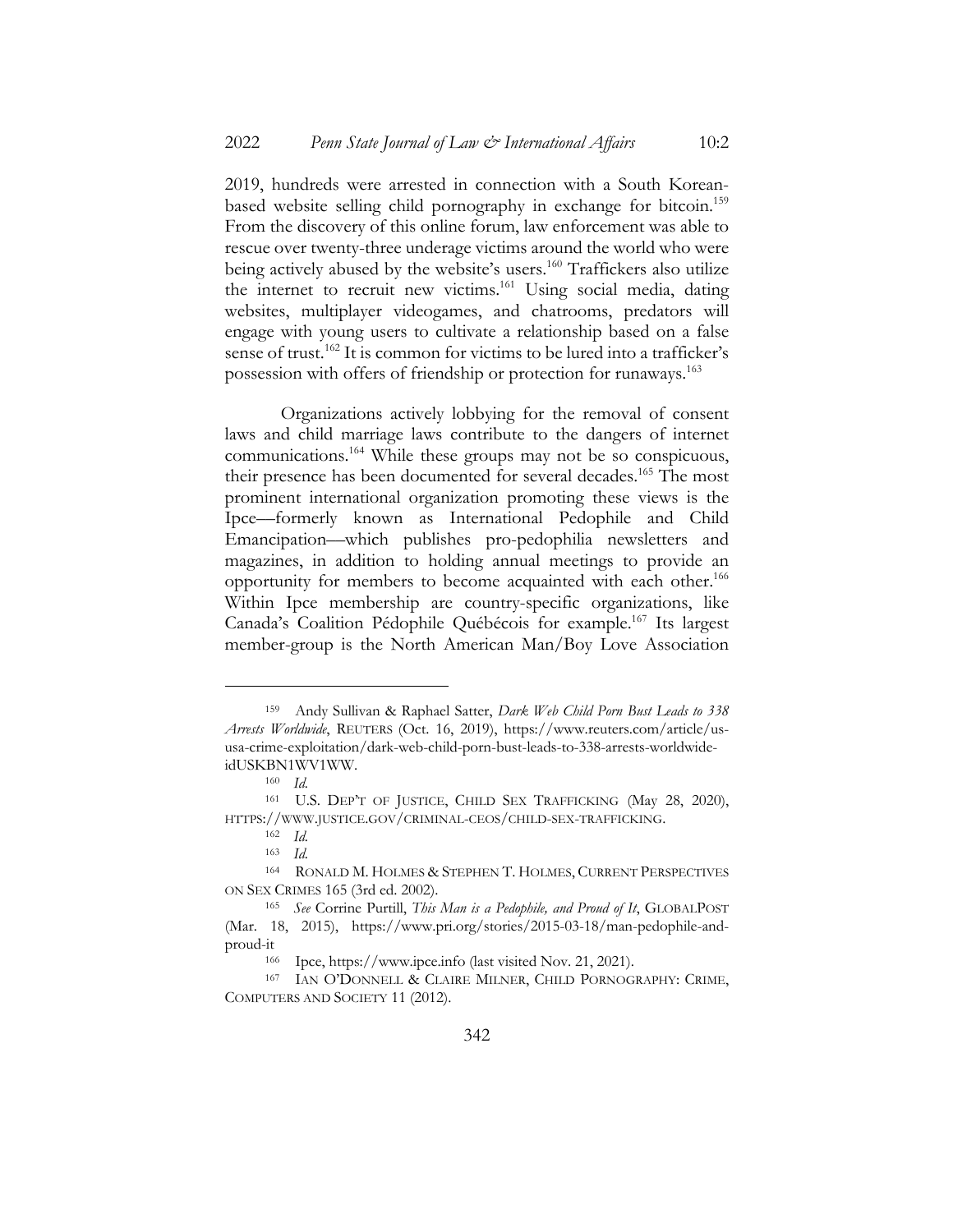(NAMBLA), a pedophilia advocacy organization in the United States.<sup>168</sup> As found on its website, NAMBLA "is strongly opposed to age-of-consent laws and all other restrictions which deny men and boys the full enjoyment of their bodies and control over their own lives," and "call[s] for fundamental reform of the laws regarding relations between youths and adults."169 While only a handful of NAMBLA members remain publicly involved, the organization finds its support on anonymous websites like Boychat.org and Reddit.<sup>170</sup>

Child sex predators find solace in the company of individuals with like interests on anonymous websites like these. In a 2000 wrongful death lawsuit, NAMBLA was accused of inciting the murder and rape of a ten-year-old boy through its online literature which taught members "how to gain children's trust, gain access to children nationwide, and avoid police investigating pedophilia cases."<sup>171</sup> Although this literature has since been removed from its public webpage, the group's advocacy and support for adult-child relationships and intimacy remains a danger to the communities who unknowingly host these pro-pedophilia members.<sup>172</sup> Given the worldwide presence of these groups, action taken against them must necessarily be a globally coordinated effort. To combat the existence of these pro-pedophilia groups, the United Nations should expand the *Optional Protocol to the Convention on the Rights of the Child on the Sale of Children, Child Prostitution and Child Pornography* to require States to create systems for investigating and sharing information about these organizations*.* 173

<sup>168</sup> NAMBLA, Who We Are (2014), https://www.nambla.org/crimyout.html (last visited Nov. 21, 2021).

<sup>169</sup> *Id.*

<sup>170</sup> Mike Pearl, *Whatever Happened to NAMBLA?,* VICE (March 24, 2016), https://www.vice.com/en/article/7bd37e/whatever-happened-to-nambla.

<sup>171</sup> *See generally* Curley v. Nat'l Am. Boy Love Ass'n, NO. 00-CV-10956- GAO, 2001 WL 1822730 (D. Mass. 2001); *see* Bryan Robinson, *ACLU Represents Man-Boy Love Group*, ABC NEWS (Jan. 7, 2006), https://abcnews.go.com/US/story?id=95942&page=1.

<sup>172</sup> *See* Bryan Robinson, *ACLU Represents Man-Boy Love Group*, ABC NEWS (Jan. 7, 2006), https://abcnews.go.com/US/story?id=95942&page=1.

<sup>173</sup> G.A. Res. 54/263 at 2 (May 25, 2000).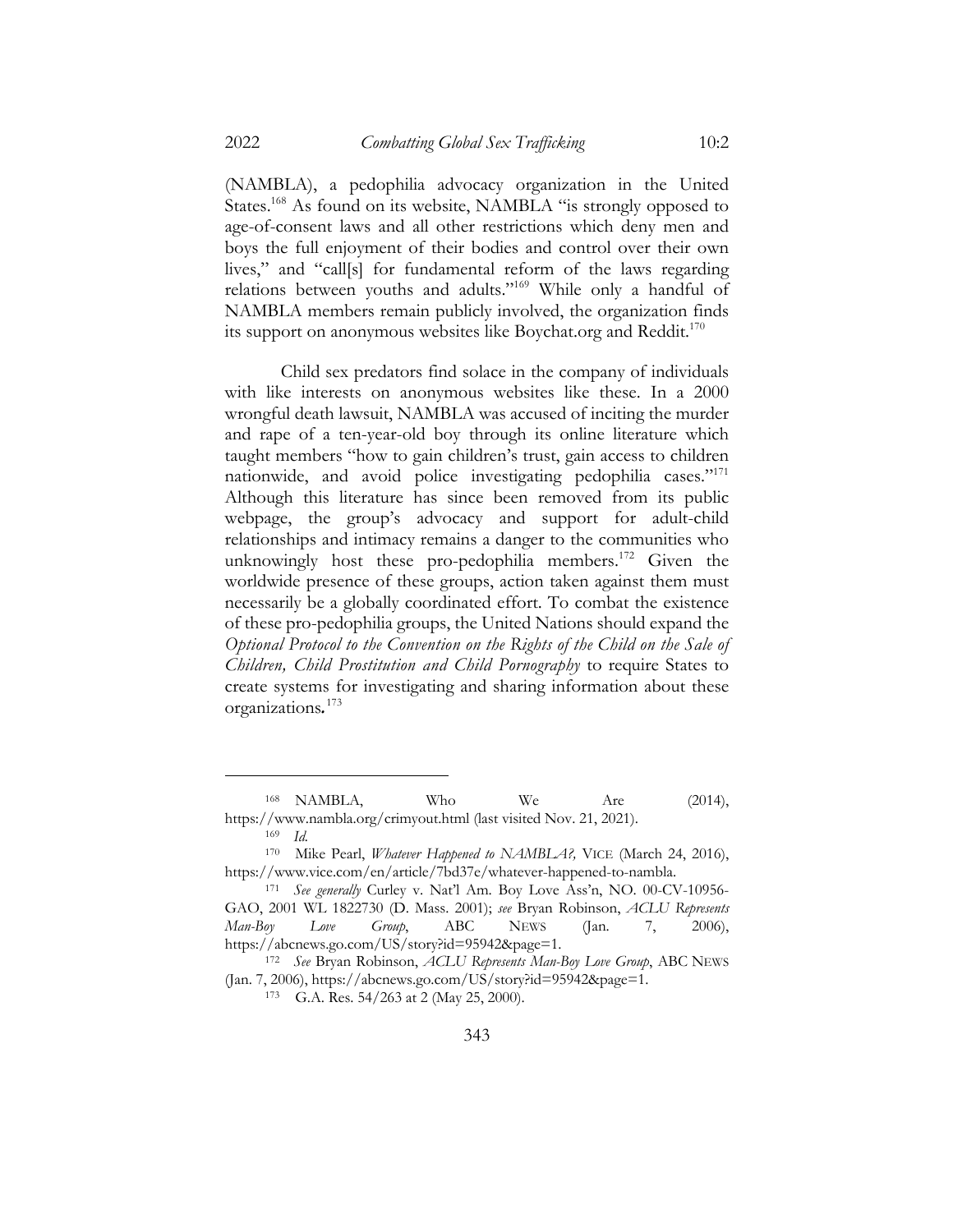Being the most widely ratified human rights treaty in history, the *Optional Protocol to the Convention on the Rights of the Child on the Sale of Children, Child Prostitution and Child Pornography,* requires that its 176 State parties "adopt or strengthen . . . laws, administrative measures, social policies and [programs] to ... protect children."<sup>174</sup> Its third article directs State parties to criminalize sexual exploitation of a child and provide various forms of support to victims.175 Moreover, Article IV of the treaty requires that parties take necessary measures to ensure their jurisdiction over the prescribed criminal activities and vest in itself the authority to assign penalties for offenders.<sup>176</sup> The Committee on the Rights of the Child (CRC)––a body of eighteen independent experts recognized for their competence in the field of human rights– –is responsible for monitoring the implementation of this treaty in State parties.177 The obligations of this treaty clearly require the United Nations and its members to act in opposition to the sexual exploitation of children that continues to plague millions across the world today.178 However, like the aforementioned treaties, this Protocol includes few enforcement measures for countries not in compliance with its obligations. The CRC considers submissions by individuals alleging violations of the treaty's obligations as well as State-to-State complaints, which results in mandated State actions when necessary.<sup>179</sup> While this reporting mechanism is a step towards treaty enforcement, it remains a reactive solution to human rights violations rather than serving to promote implementation of treaty obligations across the board. To become a successful player in protecting children, like the treaty intends to, the CRC needs to proactively investigate the status of implementation in State parties and report any insufficiencies to the Security Council for the application of sanctions. Sweeping criminalization of child sexual exploitation, if coupled with thorough

<sup>174</sup> G.A. Res. 54/263, at 6 (May 25, 2000).

<sup>175</sup> *Id.*

<sup>176</sup> *Id.*

<sup>177</sup> UHCHR, Committee on the Rights of the Child, https://www.ohchr.org/EN/HRBodies/CRC/Pages/CRCIndex.aspx.

<sup>178</sup> G.A. Res. 54/263, at 2 (May 25, 2000).

<sup>179</sup> UHCHR, Human Rights Bodies–Complaints Procedures, https://www.ohchr.org/EN/HRBodies/TBPetitions/Pages/HRTBPetitions.aspx.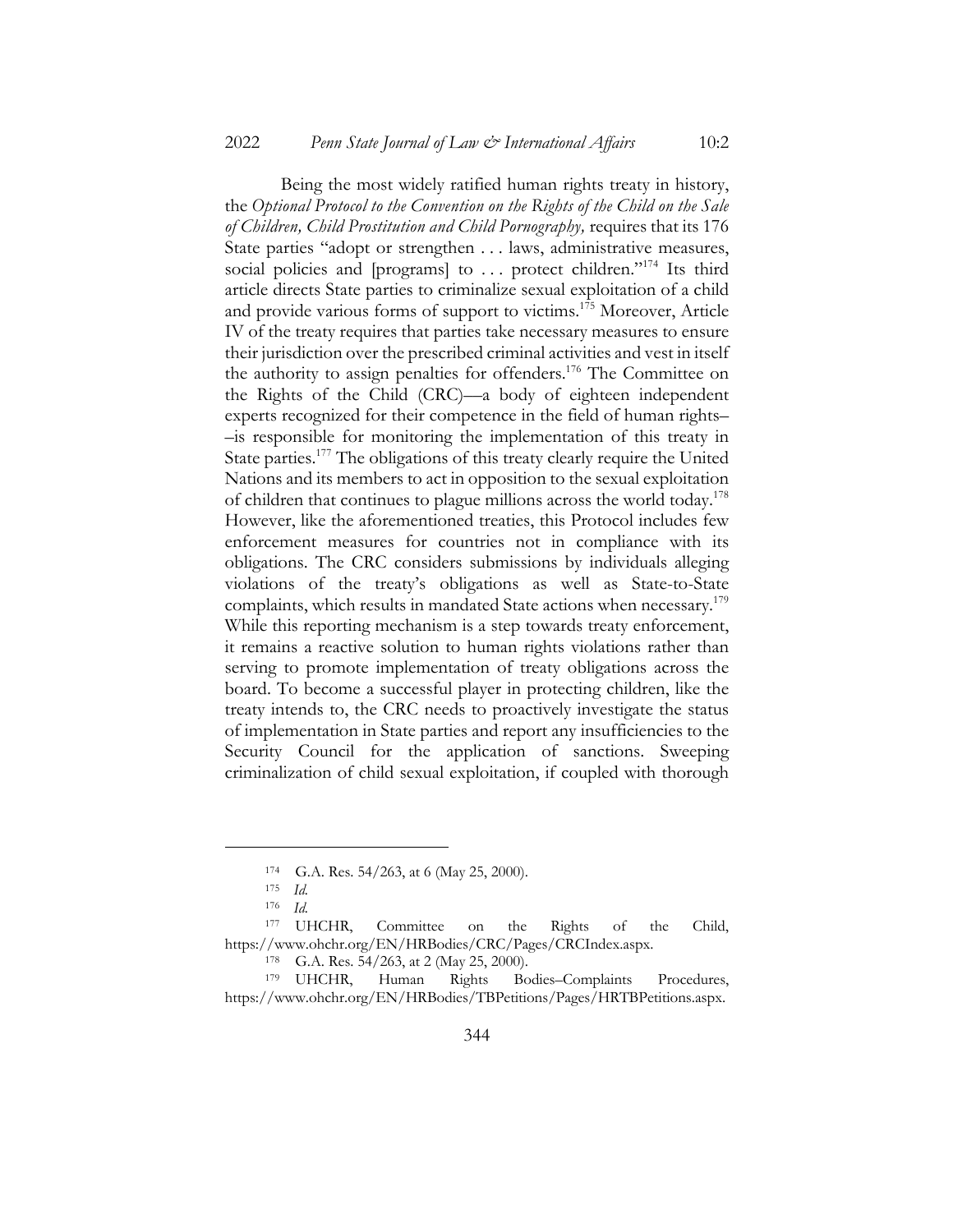investigation and prosecution, would impede traffickers' ability to inconspicuously smuggle children across State borders.

Further, the aforementioned protocol should require stringent regulation of social media platforms to protect minors from interacting with adults. Given that most social media platforms are internationally accessible, the jurisdiction to regulate them can be unclear.<sup>180</sup> In the United States, social media regulations do not exist, leaving giants like Facebook to regulate themselves.<sup>181</sup> As an international organization, the United Nations is uniquely situated to require State parties of the Trafficking Protocol to implement social media safeguards. Following OnlyFans' lead, social media platforms should require that users confirm their age and identity, in addition to banning adult users from accessing the content of users under the age of majority.

### B. Heavy Criminalization Molestation

One in four victims of trafficking are children, indicating significant demand for minors in the commercial sex industry.<sup>182</sup> In some regions it is typical for parents in poverty to sell their children for money.183 To reduce the market for the sale of children, measures must be taken to reduce the demand.

One method of inhibiting for child traffickers would be to criminalize child brides, a step beyond the United Nations' performative resolution that merely condemned child, early, and forced marriages.<sup>184</sup> Without actually requiring State parties to enact systems for combatting these arrangements, young girls continue to be

<sup>180</sup> *See* Devin Coldewey, *Who Regulates Social Media?*, TECHCRUNCH (Oct. 19, 2020), https://techcrunch.com/2020/10/19/who-regulates-social-media/.

<sup>181</sup> *Id.*

<sup>182</sup> *See* TRAFFICKING IN PERSONS 2018, *supra* note 36, at 25.

<sup>183</sup> *Id.* at 57.

<sup>184</sup> In G.A. Res. A/C.3/73/L.22/Rev.1, Promotion and Protection of the Rights of Children (Nov. 12, 2018), the General Assembly––consisting of 193 countries–– agreed to cooperate in response to child, early, and forced marriages, "including through the strengthening of child protection systems, protection mechanisms such as safe shelters, access to justice and the sharing of best practices across borders." *Id.* at 5.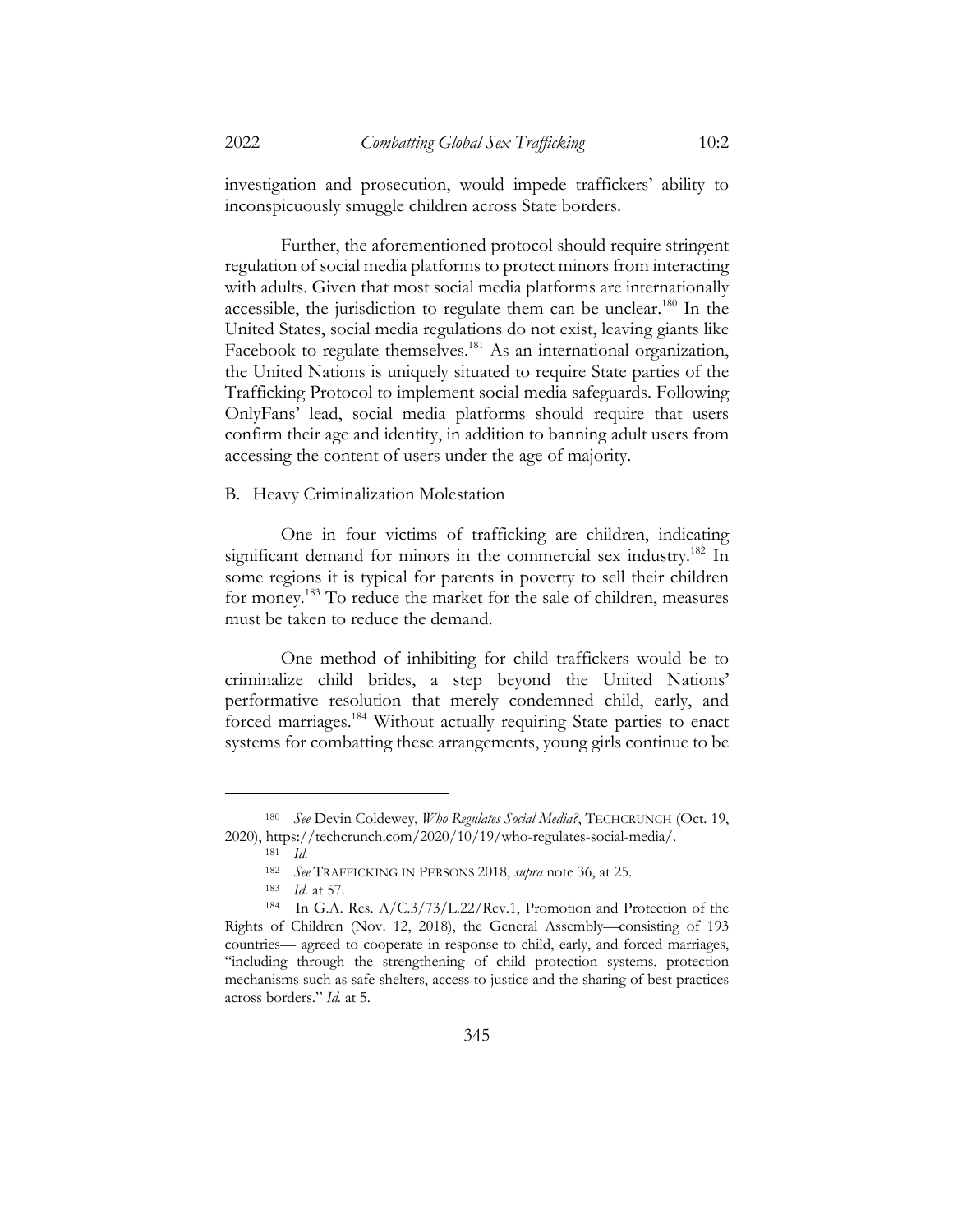sold as brides to grown men.<sup>185</sup> These arrangements meet the definition of sex trafficking given the purpose for lifelong sexual exploitation and imbalance of power in an adult-child relationship.<sup>186</sup> Beyond requiring criminalization of child brides, the Trafficking Protocol should make child-like sex dolls illegal in every Member State. While some argue that these dolls can act as a deterrent to child molestation, the reality is that it actually normalizes sexual attraction to children.187 The availability of anatomically correct dolls resembling children for sexual pleasure allows users to act on their grotesque desires in a way that simulates reality, fostering a distorted view of sexual fulfillment similar to pornography.<sup>188</sup>

Religious groups are some of the most difficult contributors to regulate. Reports alleging the sexual abuse of children have polluted nearly every religion across the globe.<sup>189</sup> Aside from the imbalance of power in an adult-child relationship, religious leaders found to be sexually abusing a minor meet the definition of sex trafficking by their extraordinary position as a trusted faith guide.<sup>190</sup> In 2019, three of the United States' largest religious groups––Roman Catholics, Southern Baptists, and United Methodists––were investigated for sexually abusing hundreds of child victims.<sup>191</sup> Yet, religious groups have been notoriously under-prosecuted, with clergy finding refuge under statutes of limitation.<sup>192</sup> Prosecution has become increasingly

<sup>185</sup> *Id.*

<sup>186</sup> Trafficking Protocol*, supra* note 15.

<sup>187</sup> David Cox, *Would Child Sex Robots Stop Pedophilia––or Promote it?*, NBC NEWS (Jan. 4, 2018), https://www.nbcnews.com/mach/science/would-child-sexrobots-stop-pedophilia-or-promote-it-ncna834576.

<sup>188</sup> *Id.*

<sup>&</sup>lt;sup>189</sup> Mary Leary, *Religion and Human Trafficking*, THE CATHOLIC UNIVERSITY OF AMERICA (2015).

<sup>190</sup> Trafficking Protocol*, supra* note 15.

<sup>191</sup> *See* David Crary, *Three of U.S.'s Biggest Religious Denominations in Turmoil Over Sex Abuse, LGBT Policy*, ASSOCIATED PRESS (May 3, 2019), https://www.pbs.org/newshour/nation/3-big-us-churches-in-turmoil-over-sexabuse-lgbt-policy.

<sup>192</sup> *See* Lindsay Schnell, *Most Priests Accused of Sexually Abusing Children Were Never Sent to Prison. Here's Why*, USA TODAY (Nov. 14, 2019).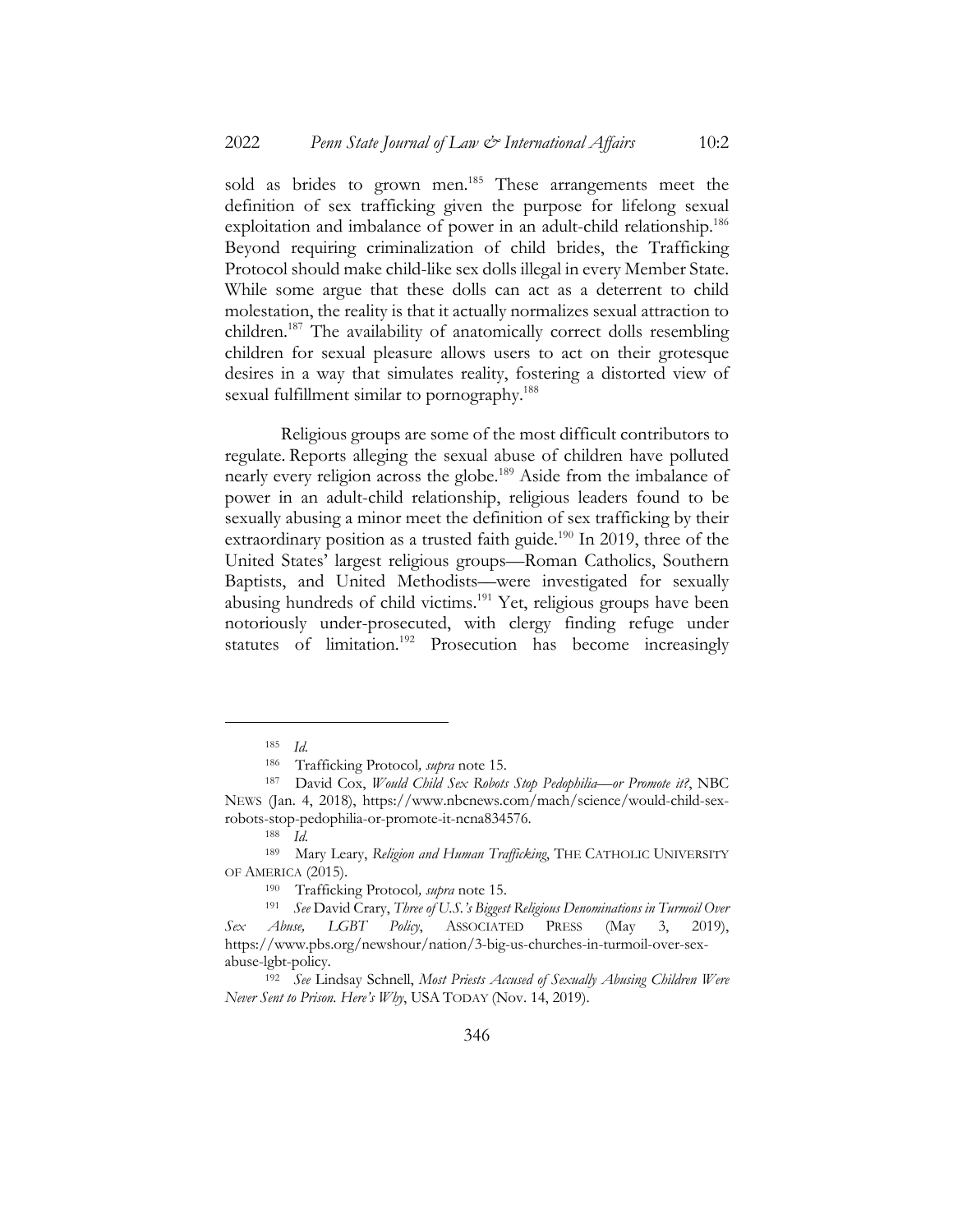challenging with the misuse of religious freedom arguments.<sup>193</sup> Religious groups have failed to create a uniform system for investigating allegations which further impedes justice.<sup>194</sup> International organizations are best situated to regulate these entities. To oversee the activities of international religious groups, the United Nations should create an agency responsible for reporting cases of sexual abuse by clergy in Member States. Many of the religious leaders accused of sexual abuse continue in their roles within the church without an investigation or repercussions because the allegations are reported within the religious community rather than to local police.<sup>195</sup> By establishing an agency specific to these types of abuse, victims can report allegations to an impartial body outside of the religion who bear a duty to investigate and prosecute cases.

#### VI. CONCLUSION

The United Nations was created for the purpose of maintaining international peace and security; its Charter mentions human rights on seven occasions and its *Universal Declaration of Human Rights* is the accepted standard for issues requiring international protection.<sup>196</sup> Its treaties create binding obligations on State parties, which members agree to uphold when joining the organization.<sup>197</sup> Outside of its mission to protect human rights, the United Nations has enacted treaties centered on forced prostitution, transnational organized crime, trafficking of women and children, and sexual exploitation of children.<sup>198</sup> Within these agreements are obligations to

<sup>193</sup> *See generally* Fraidy Reiss, *Why Can 12-Year-Olds Still Get Married in the United States?*, WASH. POST (Feb. 10, 2017), https://www.washingtonpost.com/posteverything/wp/2017/02/10/why-doesthe-united-states-still-let-12-year-old-girls-get-married/.

<sup>194</sup> *See* Schnell, *supra* note 192.

<sup>195</sup> *See* Nathalie Swanwick, *Child Sexual Abuse Swept Under Carpet by Roman Catholic Church*, SIMPSON MILLAR (Nov. 11, 2020), https://www.simpsonmillar.co.uk/media/child-sexual-abuse-swept-under-carpetby-roman-catholic-church/.

<sup>196</sup> U.N. Charter art. 1; *see* U.N. Charter arts. 1–111.

<sup>197</sup> *See* U.N. Charter arts. 5–6.

<sup>198</sup> *See* G.A. Res. 317 (IV), Convention for the Suppression of the Traffic in Persons and of the Exploitation of the Prostitution of Others (Dec. 2, 1949); *see*  Trafficking Protocol*, supra* note 15; *see* G.A. Res. 54/263 *Optional Protocol to the*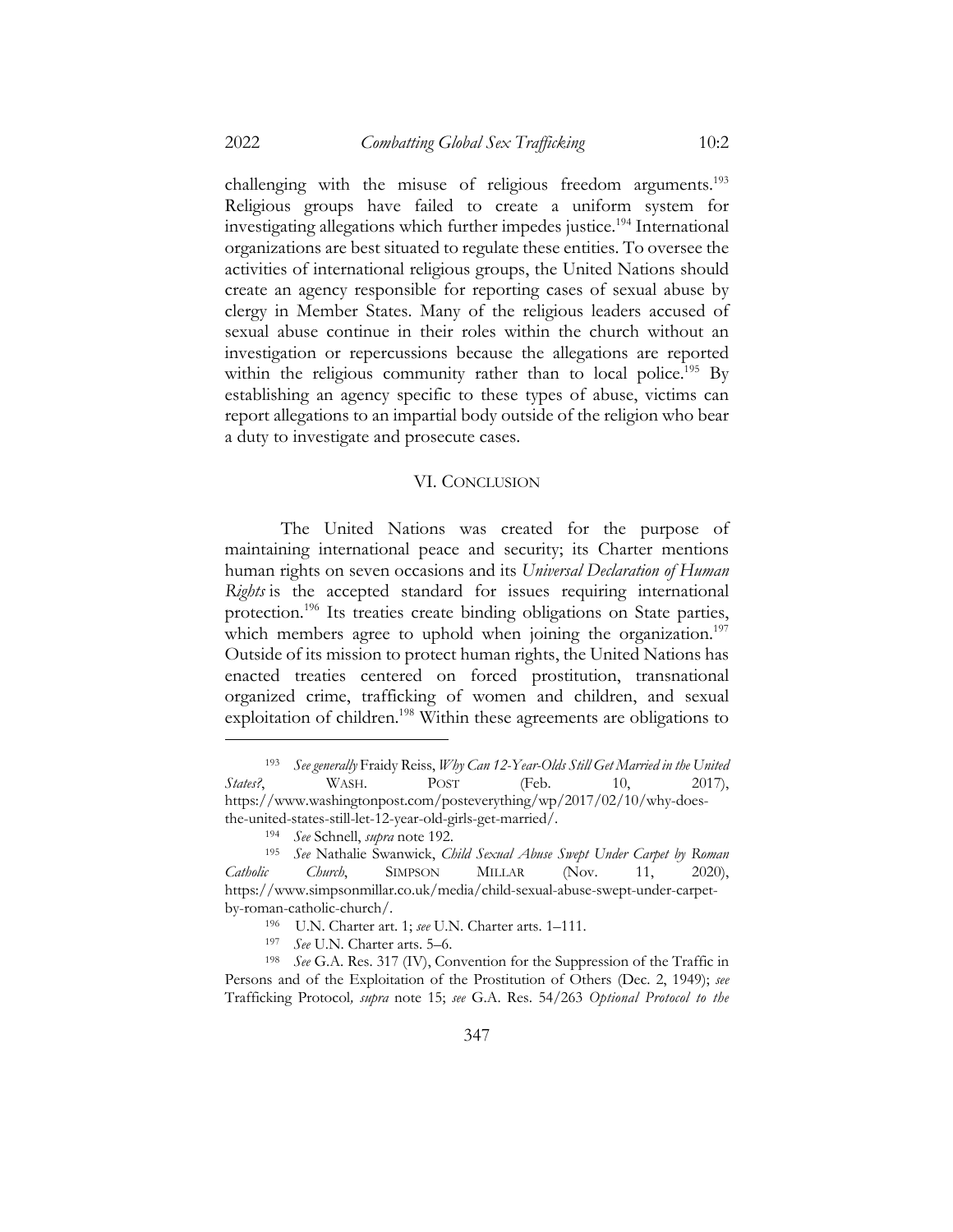enact legislation, implement preventative measures, and report data to monitoring bodies.199 While the measures considered in these treaties ought to be effective, failure to enforce their implementation in party States is essentially an acquiescence to the trafficking industry's survival. As the organ created to specifically address human rights violations, the Office of the High Commissioner for Human Rights has a special duty to act in opposition to sex trafficking.<sup>200</sup> Unfortunately, without authority to discipline States identified as human rights violators, the OHCHR cannot effectively carryout its function.

The United Nations is empowered with various tools which should be better utilized in opposition of global sex trafficking. The Security Council is responsible for maintaining international peace and is authorized to accomplish that function using various sanctions: trade sanctions, travel bans, arms embargoes, criminal prosecutions, and military intervention.<sup>201</sup> Several of these measures could be utilized as a method for ensuring implementation of treaty obligations or as a judicial remedy for criminal acts committed by international actors. However, without reorganizing the Security Council's representatives and redistributing their voting authorities, the body will remain effectively powerless. Alongside the enforcement tools entrusted to the Security Council, the United Nations could amend its trafficking-focused treaties to include policies aimed at the demand side of child sex trafficking, like the prohibition of pedophiliasupporting products and creation of a reporting body for victims of religious clergy. Other recommended policies include cyber initiatives targeted at pornographic material and international pedophilia advocacy groups lobbying against child marriage and consent laws. While sex trafficking is an issue of massive scale, its eradication begins with a coordinated effort on the part of every country across the globe,

*Convention on the Rights of the Child on the Sale of Children, Child Prostitution and Child Pornography*, at 2 (May 25, 2000).

<sup>199</sup> *See* G.A. Res. 317 (IV) (Dec. 2, 1949).

<sup>&</sup>lt;sup>200</sup> INTERNATIONAL COUNCIL ON HUMAN RIGHTS POLICY, ASSESSING THE EFFECTIVENESS OF NATIONAL HUMAN RIGHTS INSTITUTIONS (2005).

<sup>201</sup> *See* U.N. Charter art. 39–51.